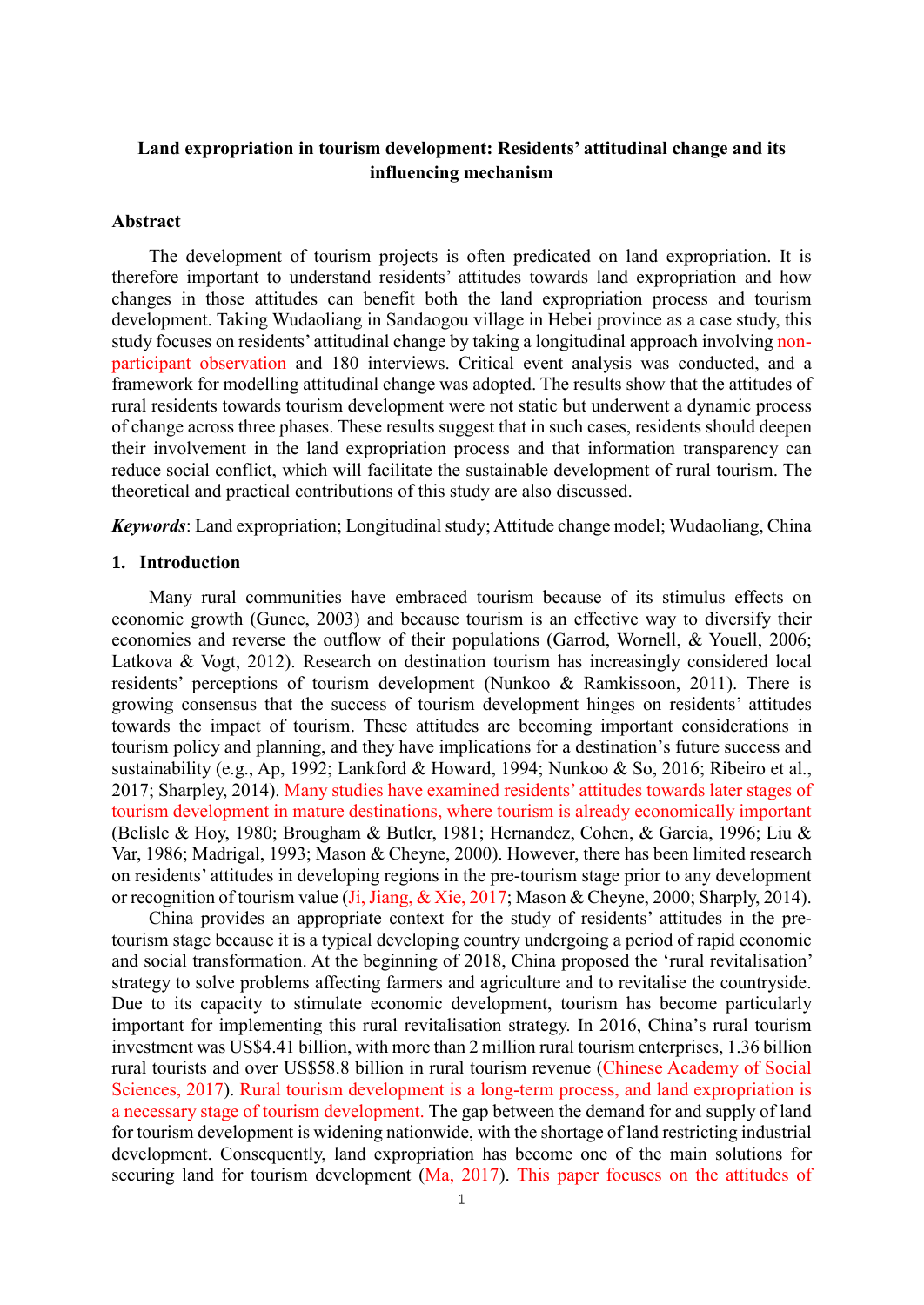## residents towards land expropriation in the context of tourism development.

Rural residents in China have a traditional Confucian culture and a deeply rooted attachment to their land, considering it to have value as a source of income and as a marker of social status. Land expropriation is a process of land appreciation and income redistribution. The top-down structure of decision-making in China means that the government takes the leading position in the land expropriation process (Wang & Wall, 2007). Therefore, tensions naturally arise between tourism developers and rural residents, who often go to great lengths to protect their land. Exploring Chinese rural residents' attitudes towards tourism development not only provides insight into residents' attitudes in general but also contributes to an understanding of the rural tourism and sustainable development processes.

Given the paucity of research and the importance of land expropriation for tourism development and social stability, this study sheds lights on the pre-tourism stage in the countryside of developing countries. The purpose of this study is to analyse residents' attitudinal changes in the context of land expropriation in Wudaoliang, China. Two questions emerge. What are residents' attitudes towards land expropriation when they lack a clear understanding of the possible consequences of tourism development? What are the mechanisms of attitudinal formation and change? This study addresses these questions in the stage just before the actual development of a tourism destination using a longitudinal approach.

#### **2. Literature Review**

#### 2.1. Residents' attitudes towards tourism development

Residents' attitudes towards tourism development are critical predictors of their support for and participation in tourism development and of the achievability of sustainable tourism development and management (Gursoy et al., 2002; Nicholas et al., 2009). It is therefore not surprising that a great deal of academic attention has been paid to host communities' attitudes towards tourism development in general and towards the social, economic and environmental impacts of tourism in particular.

Tourism has a direct and significant impact on communities and their residents (Andereck et al., 2005; Sharply, 2014). Tourism can create employment opportunities and lead to more jobs (Dyer et al., 2007; Lankford & Howard, 1994; Liu, Sheldon, & Var, 1987), improve the local economy (Gursoy & Rutherford, 2004), increase local income and living standards (Belisle & Hoy, 1980), attract new businesses and improve investment (Andereck et al., 2005; Dyer et al., 2007), enhance recreational and entertainment opportunities (Dyer et al., 2007; Liu, Sheldon, & Var, 1987), foster national cultural identity and pride (Andereck et al., 2005) and promote both the use and the protection of resources and the environment (Akis et al., 1996; Andereck et al., 2005).

As identified in the literature, tourism can also induce negative effects by increasing the cost of living (Akis, 1994; Liu & Var, 1986; McGehee & Andereck, 2004), raising the prices of goods, land and housing (Andereck et al., 2005; Belisle & Hoy, 1980), creating shortages of goods (Belisle & Hoy, 1980), increasing property taxes (Latkova & Vogt, 2012), increasing traffic congestion (King et al., 1993; Ko & Stewart, 2002; Latkova & Vogt, 2012), aggravating crime rates and drug use (Andereck et al., 2005; Belisle & Hoy, 1980; King et al., 1993; Ko & Stewart, 2002), increasing the public consumption of alcohol (Ko & Stewart, 2002; Latkova & Vogt, 2012; Tosun, 2002), creating overcrowding and excessive demand for public services and facilities (Brunt & Courtney, 1999; Lindberg & Johnson, 1997), reducing residents' hospitality (Liu & Var, 1986) and worsening environmental pollution (Ko & Stewart, 2002; Yoon, Gursoy, & Chen, 2001).

According to social exchange theory (SET) (Ap, 1992), the balance of residents' perceptions of the costs and benefits of tourism development is a major factor in tourist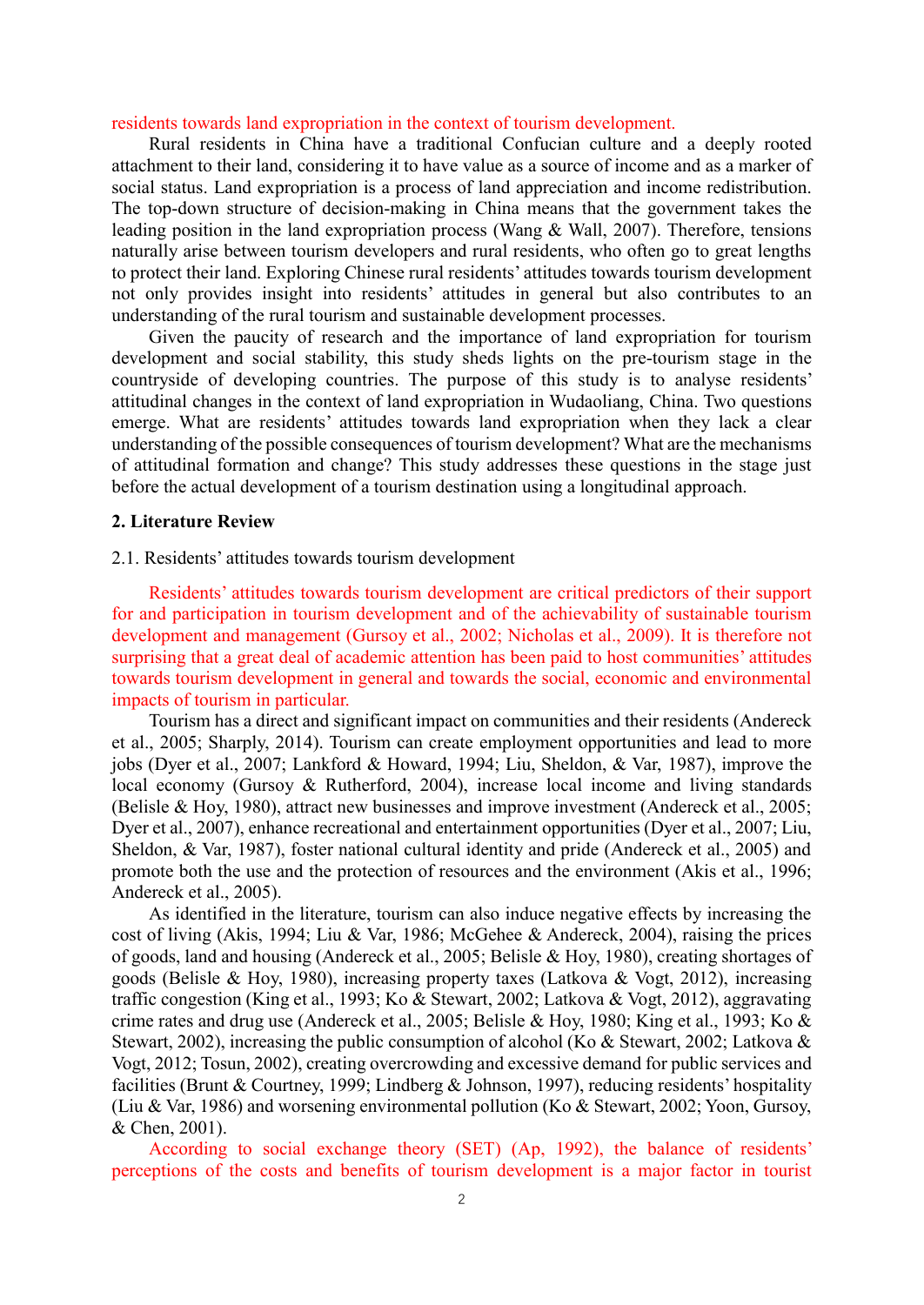satisfaction, and it is therefore vital to the success of the tourism industry. If local communities perceive the costs of tourism to outweigh the benefits, they will withdraw their support for tourism, which will threaten the future success and development of the sector (Andriotis & Vaughan, 2003; Lawson, Williams, Young, & Cossens, 1998). However, most studies of residents' perceptions of the impact of tourism development are based on the later stage of tourism development. Little research has considered attitudes prior to the development of tourism in developing countries, especially at the initial stage, when the community's support and involvement are critical to success (Teye, Sönmez, & Sirakaya, 2002). When tourism has not yet developed, residents have different attitudes towards and perceptions of it. It is therefore necessary to conduct research on residents' attitudes prior to tourism development (Sharply, 2014).

This paper focuses on the attitudes of residents towards land expropriation in the context of tourism development. It should be noted that in the process of China's rapid economic development, land expropriation may have different purposes, such as tourism development, dams, public works and investment projects. Residents may develop different attitudes towards land expropriation in different contexts. In general, residents may receive economic compensation regardless of the land expropriation purpose. It is notable that residents' attitudes towards tourism-related land expropriation differ from those towards land expropriation for non-tourism purposes, as residents believe that tourism development can create more employment opportunities for them and that they can participate in it. Thus, in economically less developed villages, residents generally hold welcoming attitudes towards land expropriation and look forward to participating in tourism development at the beginning even when their understanding of the project is limited (Akis, Peristianis, & Warner, 1996; Doxey, 1975; Faulkner & Russell, 1997; Hernandez, Cohen, & Garcia, 1996; Upchurch & Teivane, 2000).

## 2.2. Factors influencing residents' attitudes

Residents' positive and negative perceptions of tourism are influenced by various factors (Andereck et al., 2005; Ap, 1992; Gursoy et al., 2002; Ko & Stewart, 2002; Latkova & Vogt, 2012; McGehee & Andereck, 2004; Nicholas et al., 2009). In the tourism context, SET (Ap, 1992) has been used as a theoretical basis for explaining host communities' perceptions and motivations (Gursoy et al., 2002; Ko & Stewart, 2002; Latkova & Vogt, 2012; Nunkoo & Ramkissoon, 2012; Nunkoo, Smith, & Ramkissoon, 2013). Most related research focused on how socioeconomic variables influence residents' perceptions, including age (McGehee & Andereck, 2004; Tomljenovic & Faulkner, 2000), living distance from tourist attractions (Hernandez, Cohen, & Garcia, 1996; Weaver & Lawton, 2001), length of residence (McCool & Martin, 1994), level of knowledge about the industry (Andereck et al., 2005) and gender (Mason & Cheyne, 2000). Several studies have examined the influence of community attachment on residents' attitudes (Latkova & Vogt, 2012; McGehee & Andereck, 2004; Tosun, 2002; Um & Crompton, 1987; Sheldon & Var, 1984).

Residents' perceptions of tourism impacts are also related to the level of economic activity of the community. Johnson, Snepenger and Akis (1994) used a longitudinal research design to investigate residents' perceptions of tourism development in a rural ski area experiencing an economic transition. Over six years, residents' attitudes changed from high expectations of tourism to diminished support. Allen et al. (1993) found that communities with low tourism development and low total economic activity viewed tourism development more favourably than communities with low tourism and high economic activity. Residents living in rural areas might perceive tourism as an important economic development strategy (Latkova & Vogt, 2012).

As a number of studies have shown, residents' attitudes towards tourism are complex, as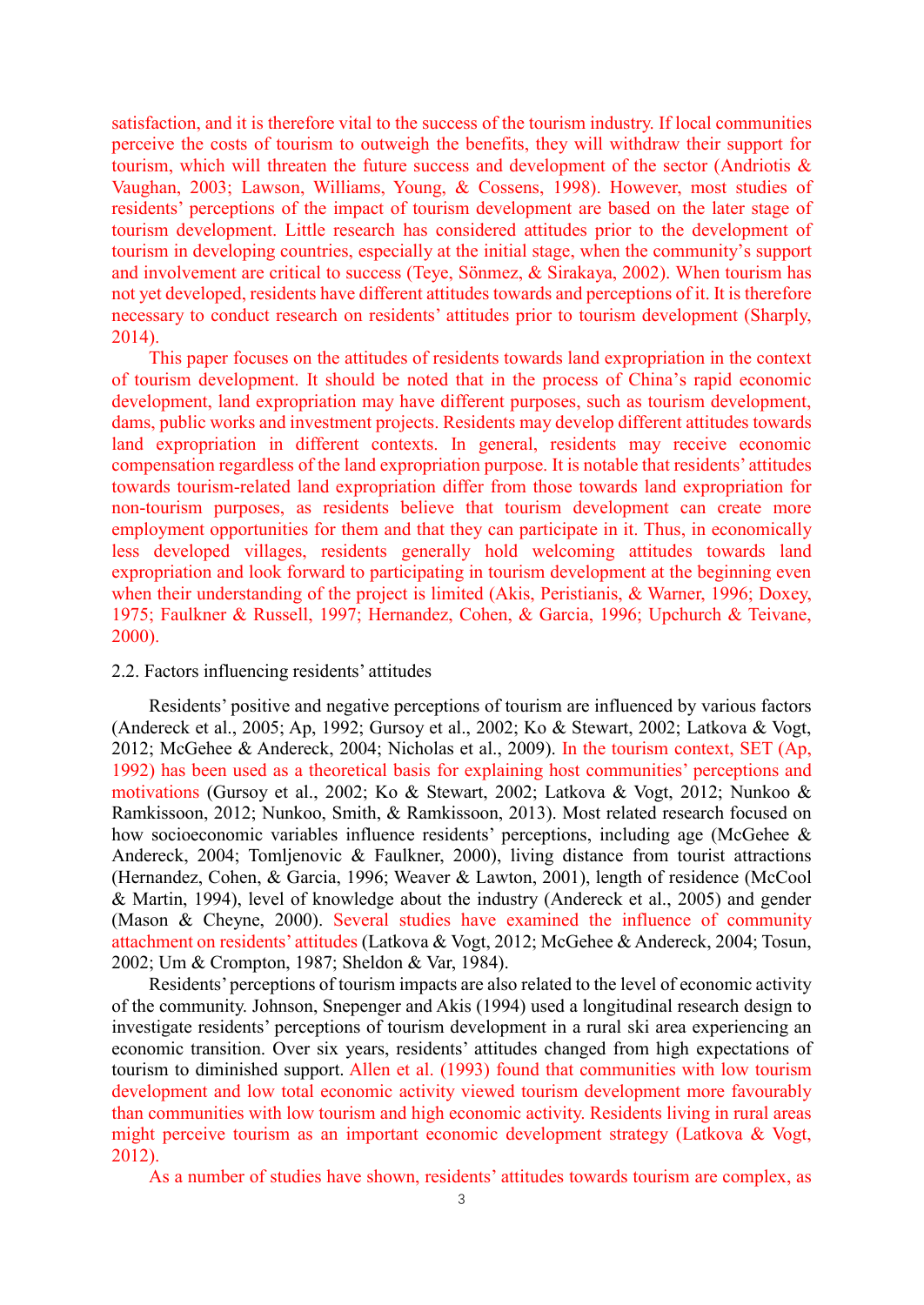they are influenced by multiple factors. Residents are not a homogeneous group, and their reactions to tourism vary (Ap & Crompton, 1993; Brougham & Butler, 1981; Davis, Allen, & Cosenza, 1988). Individuals may be ambivalent towards tourism (Hernandez, Cohen, & Garcia, 1996). SET helps explain this ambivalence. According to Ap (1992), residents evaluate tourism in terms of expected benefits and costs. However, because they have no prior experience of similar types of resorts, they may feel ambivalent because of the high level of uncertainty associated with the expected costs and benefits. Residents in more mature tourism destinations will be more aware of the positive and negative impacts of tourism (Liu, Sheldon, & Var, 1987) and more certain of what to expect (Hernandez, Cohen, & Garcia, 1996).

However, much of the relevant research is restricted to case studies in the developed world, such as North America, Australia, New Zealand and the UK (Nunkoo & Gursoy, 2012), Italy and Cyprus (Akis, Peristianis, & Warner, 1996). The developing world has also been largely overlooked, although studies have been conducted on Fiji (King, Pizam, & Milman, 1993), Ghana (Teye, Sönmez, & Sirakaya, 2002), Uganda (Lepp, 2007), Iran (Zamani-Farahani & Musa, 2012), and Mauritius (Nunkoo & Gursoy, 2012). China is a typical developing country experiencing rapid tourism development. Therefore, the implications generated from the current study can be considered by other countries/regions facing similar issues.

## 2.3. Level of tourism development

In addition to micro-level factors, the macro-level stages that characterise tourism development affect residents' attitudes (Yoon, Gursoy, & Chen, 2001). In other words, residents' attitudinal changes correspond to the sequential stages of tourism development (Allen, 1993; Butler, 1980; Doxey, 1975; Johnson et al., 1994). Many tourism scholars have used stage-based models to describe destination development and residents' reactions to tourism (Ap & Crompton, 1993; Butler, 1980; Doxey, 1975). Butler (1980) proposed the concept of the tourism area life cycle, which has since been widely used to describe tourism development and residents' attitudes. This model shows that as the number of tourists at a destination increases, the residents who had once been overwhelmingly well-disposed towards tourists tend to develop growing reservations about the long-term benefits of tourism. Doxey (1975) used the earlier Irridex model and showed that residents pass through sequential stages as the number of tourists increases, with initial enthusiasm being followed by apathy, irritation or even antagonism. In short, the models of Doxey's (1975) and Butler's (1980) suggest a change in residents' attitudes and their involvement in tourism over time (Mason & Cheyne, 2000). Such research has suggested that residents' attitudinal change is staged-based, heterogeneous and dynamic (Ap & Crompton, 1993; Brougham & Butler, 1981; Davis, Allen, & Cosenza, 1988; Huh & Vogt, 2007; Yang, Ryan, & Zhang, 2013).

However, Doxey's Irridex model has been criticised as implying a homogeneity of attitudes that in practice might not exist (Ryan & Montgomery, 1994). Residents are not a homogeneous group, and their reactions to tourism vary (Ap & Crompton, 1993; Brougham & Butler, 1981; Davis, Allen & Cosenza, 1988). Authors such as Hernandez, Cohen and Garcia (1996) and Lepp (2004) warned against assuming the validity of the Irridex model in all situations. Sofield (2003) argued that the process of moving from euphoria to antagonism is not linear, and he defined that process as one of 'adaptancy'. He relabelled Doxey's 'stages' as 'states of affairs' and argued that a community could move from one state to the next, return to an earlier state or even skip a state. Community responses to tourism development should therefore be viewed as a complex evolutionary process rather than as a linear series of changes (Horn & Simmons, 2002).

Many studies have been conducted on residents' attitudes in the later stages of tourism development, when tourism has already become economically important (Belisle & Hoy, 1980; Brougham & Butler, 1981; Johnson, Snepenger, & Akis, 1994; Liu, Sheldon, & Var, 1987; Liu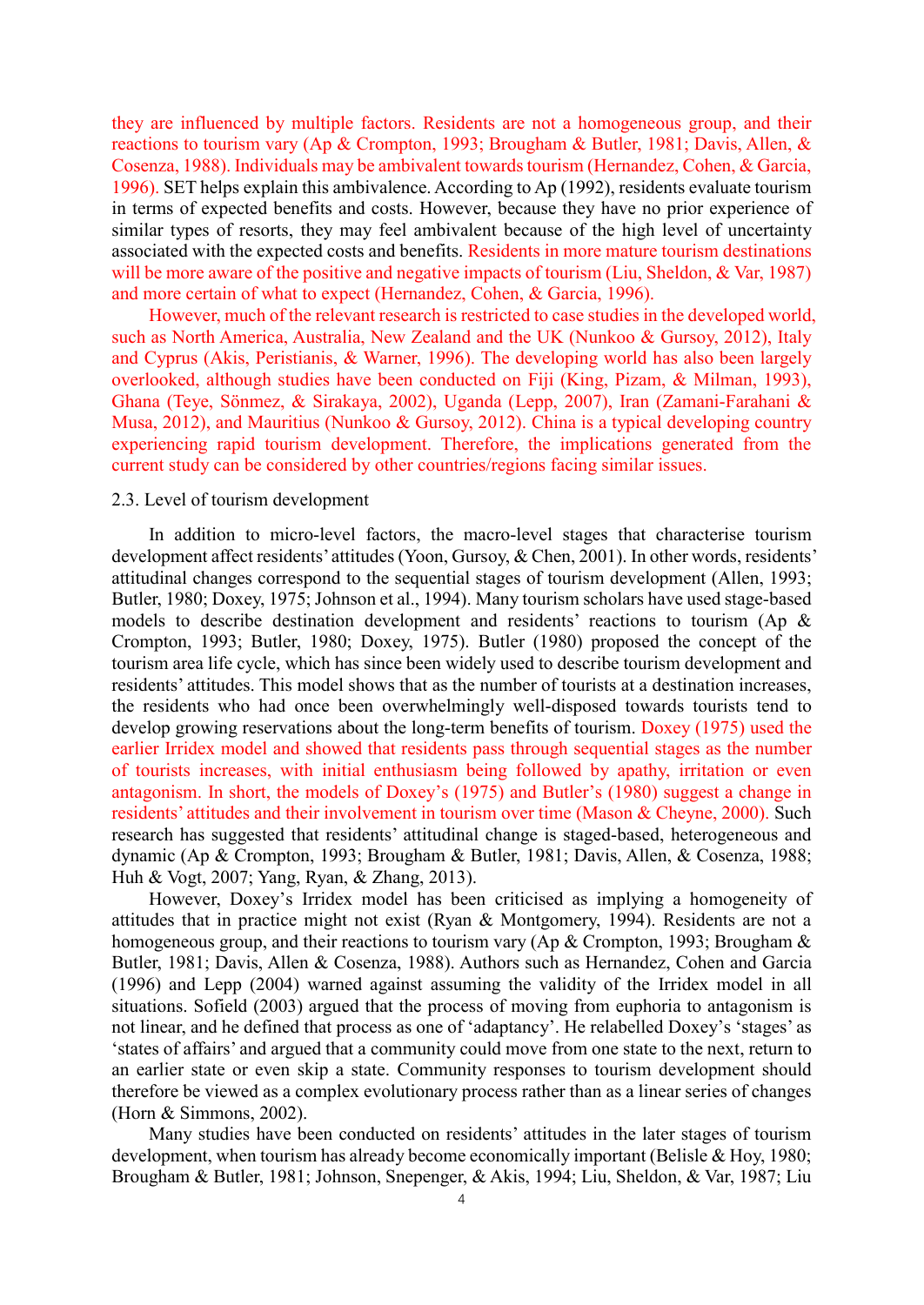& Var, 1986; Madrigal, 1993; Mason & Cheyne, 2000). However, there are fewer studies on the perceived impacts before development or before tourism is seen as economically significant (Mason & Cheyne, 2000; Sharply, 2014). Studies focusing on the pre-development stage can thus make valuable contributions to this area (Hernandez, Cohen, & Garcia, 1996; Pizam & Poleka, 1985).

Based on the observations above, it can be stated that in the pre-tourism stage, residents have little or no exposure to tourism. As Brougham and Butler noted (1981, p. 570):

An ideal investigation of the social, cultural, and economic effects of the tourist industry would need to look at a destination area both before and after the appearance of visitors and their associated phenomena. Such studies have so far constituted something of a rarity in the literature, because it is generally impossible to predict the growth of tourism with sufficient accuracy for appropriate areas to be demarcated for investigation.

Some researchers have examined residents' attitudes in the pre-development stages on this basis. Keogh (1990) conducted a survey in New Brunswick when tourism was in the proposal stage. He found that most residents were not well informed about tourism development. Hernandez, Cohen and Garcia (1996) researched a period just prior to tourism development, surveying residents' attitudes towards a proposed 'instant' enclave resort in Puerto Rico. They found that residents had mixed feelings, recognising both the costs and benefits of tourism. In accordance with Hernandez et al. (1996), Hunt and Stronza (2014) proposed the incorporation of additional stages at the front end. In describing the stage in which tourism has yet to occur, Butler (1980) observed an 'absence of tourism'in Nicaragua. Mason and Cheyne (2000) tested hosts' attitudes in a rural region of New Zealand towards a proposed tourism venture prior to its development.

Research has found that residents are largely ambivalent in the pre-development stage. Future research should examine attitudes towards tourism in terms of degrees of ambivalence, and the various components of respondents' attitudes towards tourism should be weighted by importance to better understand how overall attitudes are shaped. More research on residents' attitudinal change in the pre-development stage is necessary (Hernandez, Cohen, & Garcia, 1996; Hunt & Stronza, 2014; Mason & Cheyne, 2000), and a longitudinal approach would potentially offer greater insight (Hernandez, Cohen, & Garcia, 1996). Therefore, to compensate for the earlier research emphasis on the stages prior to tourism development, this study takes China, a typical developing country, and analyses residents' attitudinal changes longitudinally regarding land expropriation for tourism development.

#### 2.4. China's land expropriation system

China features socialist public ownership of land. States own all urban land, and the village collective owns all rural land subject to restrictions on land use and transfer. The state may, in the public interest, expropriate and give compensation for land in accordance with the China Land Administration Law (CLAL). In this assignment of property rights, land development proceeds in two steps: land expropriation by the government from villages and land transaction between the government and potential land developers (Guo, 2001). Expropriated land is compensated by the developer who eventually purchases the land user right, not the government. As stipulated by law, compensation fees are paid for the loss of crops and to assist the village collective in relocating the agricultural population affected by land expropriation. China's Constitution clearly stipulates that the government is the only legal subject with the power of land expropriation. Local governments use land reserves to expropriate land from rural residents and transfer it to developers as construction land.

Chinese law forbids land expropriation without the consent of the owner. However, such consent is not always easy to obtain, as the dual urban–rural land and top-down decisionmaking system have existed for a long time, and many farmers are reluctant to give up their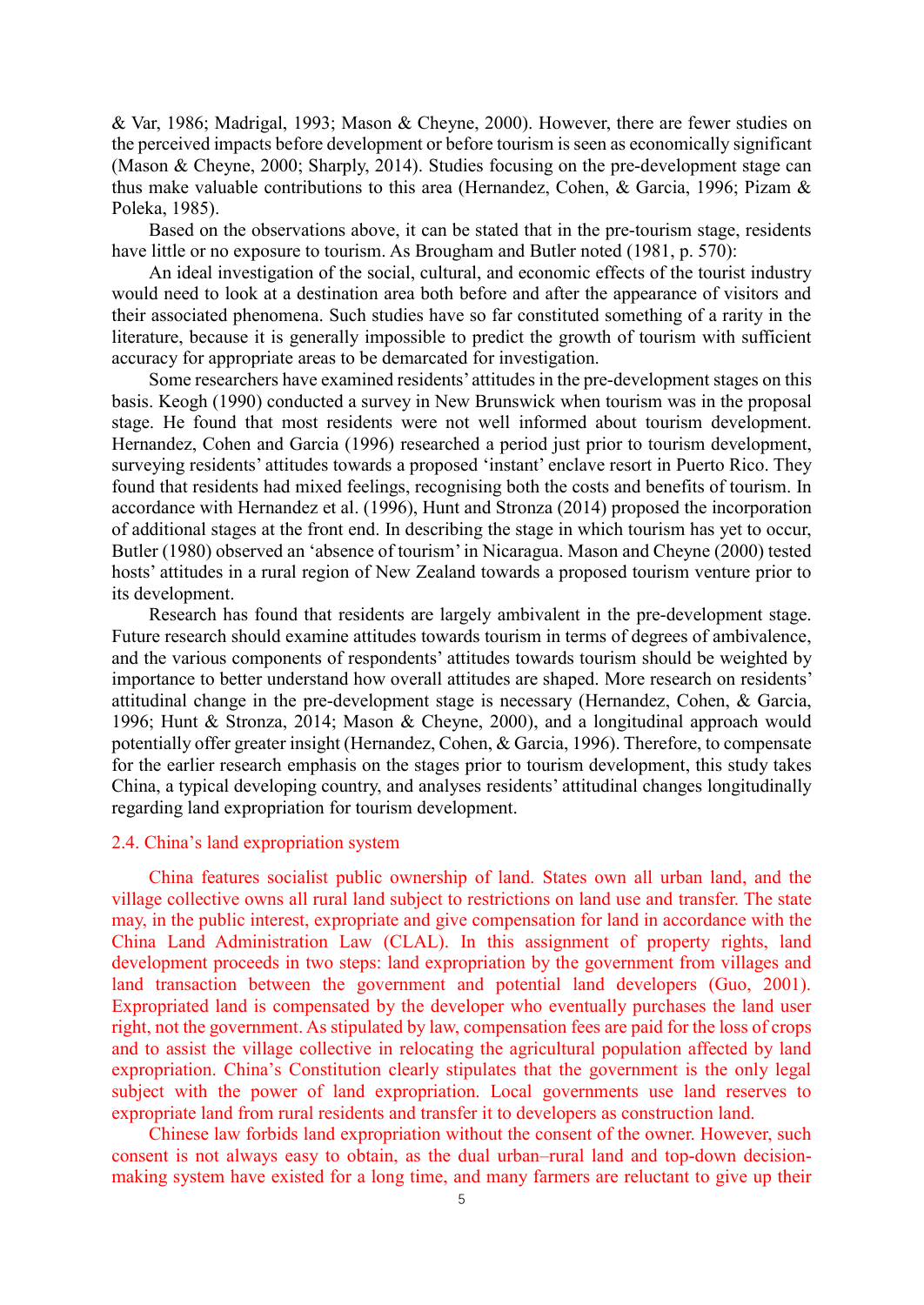land due to their feelings for the land and love of rural life (Cao & Zhang, 2018; Wang & Wall, 2007). The property rights arrangement in rural China is unique in that land cultivated by individual households is owned by village collectives. Collective land ownership features what Ho (2001) called 'deliberate institutional ambiguity' – the term 'collective' is intentionally vague in the CLAL to solidify state control over rural land. Moreover, the CLAL gives the state the right to expropriate rural land for 'public use', the scope of which is also poorly defined. By design, this institutional ambiguity leaves significant room for the abuse of power by governments at various levels to expropriate rural land and convert it to non-agricultural uses, such as industrial and infrastructure projects and lucrative real-estate development. Moreover, the government typically compensates land-losing farmers according to their land original use and then auctions off the expropriated land based on its future value. The government thus obtains massive profits (Cai & Sun, 2018; Shang, 1998).

In contrast with that in China, developed countries' land expropriation has clear and fair land use scope and adjustment mechanisms (Cai & Sun, 2018). For example, developers must follow clear rules, and land expropriation must be for the public interest and in line with the specified scope. In addition, in the West, the government, developers and residents discuss compensation together. In contrast, residents are largely excluded from this process in China.

In addition to tourism development, other purposes of land expropriation in China include the development of dams, public works and investment projects. However, land expropriation for tourism development is quite different from that for public works and general investment projects. In the pre-tourism development stage, residents have not yet had any direct experience of tourism in their community, but they have positive expectations (Hernandez, Cohen, & Garcia, 1996) because they expect employment opportunities and other forms of resident participation in tourism development after land expropriation.

However, land expropriation, which is central to the government's development and capital accumulation strategies, has frequently encountered fierce opposition from farmers and caused sharp social conflicts (Mathur, 2013; Sargeson, 2016). Land expropriation in China has aroused widespread concern in both academic and practical circles. One of the challenges is that the land compensation price established under the planned economic system is much less than the land value in the market economy (Guo & Gao, 2014). Land is the most important asset of the majority of rural residents because it functions both as a source of income and as a mechanism of social insurance (Cai, 2016). Thus, the land expropriation process plays an important role in rural residents' well-being and overall quality of life. It is therefore urgently necessary to explore the land expropriation issues in tourism development, particularly in rural areas in developing countries.

#### **3. Theoretical framework**

The persuasion situation model initially proposed by Hovland (Hovland & Weiss, 1953; Sherif & Hovland, 1961) and refined by Freedman (1985) was adopted as the theoretical framework for the current study. This model includes four essential stages for interpreting the entire attitudinal change process: external stimuli, targets, intervening processes and outcomes. It starts with the external stimuli, which cover the communicator, communication and situation. Second, all of the external stimuli act on the target, whose individual characteristics may greatly influence the persuasion effect. For instance, individuals' prior commitment, inoculation and personality may influence their attitude changes. The third stage is intervening processes, where the communicators try to persuade the targets via message learning, transfer of affect, consistency mechanisms and counter-arguing. In the fourth stage, the outcomes of persuasion can be attitude change or source derogation, message distortion and blanket rejection. This framework has been widely cited in and adopted by research in various disciplines, such as consumer research (Friestad & Wright, 1994; Petty, 2018; Khantimirov & Karande, 2018),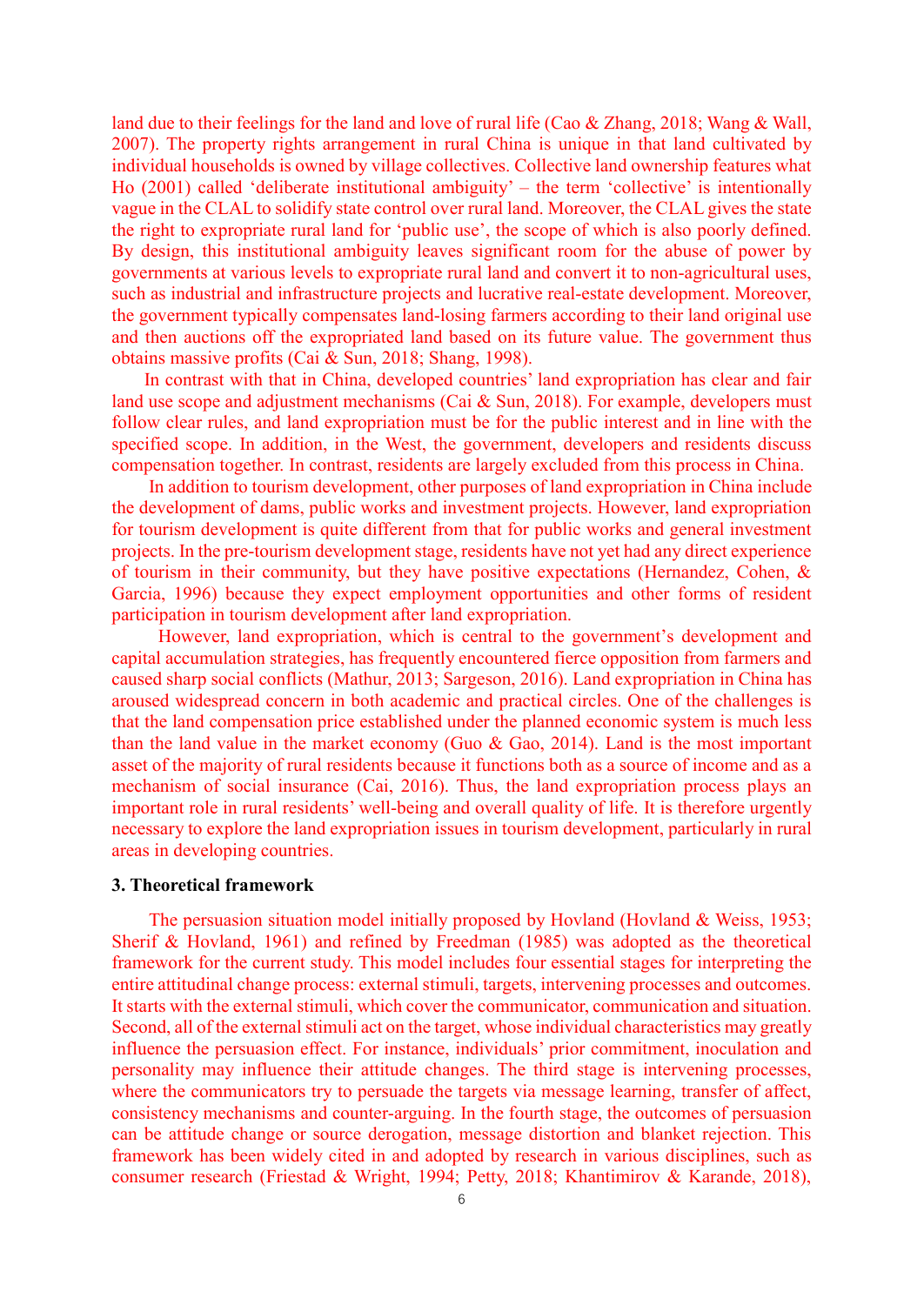communication (Petty & Cacioppo, 1986) and social psychology (Jones et al., 1968; Clementi, Revelli, & Sibona, 2015).

The objective of this study is to explore the attitudes and mechanisms of Wudaoliang residents in the early stage of the tourism life cycle, specifically those relating to tourist development and the land expropriation process. The analytical approach of the persuasion situation model, with its association between persuasion and attitudinal change, gives it strong applicability. Moreover, the model covers both internal and external factors that influence an individual's attitude change; thus, this analysis path has strong explanatory power for the current study. Land expropriation for tourism development is a long-term multi-subject competition between interests, and residents' attitudinal changes depend on the external stimuli. However, residents' attitude formation is rooted in individuals' characteristics and empirical judgements, which emphasise internal stimuli. This framework thus provides a deeper understanding of residents' attitudinal changes regarding land expropriation for tourism development.

## **4. Methodology**

## 4.1. Research context

The study site of Wudaoliang is located in Sandaogou village, Laowa township, Luanping county, Chengde city, Hebei province. By the end of 2016, the village had 77 households and 228 people. Deep in the Yanshan Mountains and at a high altitude, Wudaoliang has poor road conditions, making transportation difficult. The living conditions are also quite poor. Due to the area's rich potential for tourism, with resources such as the Ming Dynasty Great Wall and ancient fossils, the Luanping county government and a Beijing investment company signed the Anaya Jinshanling Project Cooperation Agreement on 11 April 2016. Under this agreement, the Beijing company was to develop the overall tourism infrastructure of Wudaoliang, and the government was to initiate the project by expropriating 110 acres of agricultural land, which was productive land that was important for the residents' long-term survival. After the land expropriation agreement was signed, all affected households were notified of the housing demolition resettlement details by the government at a later stage.

Facing the loss of both their land and their peaceful lifestyle, the residents of Wudaoliang felt tremendous strain. This psychological state of 'being swayed by considerations of gain and loss' largely defines rural residents' experience of land expropriation for tourism development in China. Conclusions drawn from this case can provide useful guidelines for land expropriation policy making to better address the interests of all concerned parties.

#### 4.2. Research design, data collection and analysis

Qualitative methods can provide a better understanding of the phenomena under consideration than more traditional quantitative methods (Hernandez, Cohen, & Garcia, 1996). Most of the research in this area has used quantitative methods to cluster residents' perceptions and attitudes, but such methods cannot explain the mechanisms and motivations behind those perceptions and attitudes (Sharpley, 2014). This research explores residents' attitudinal changes and their driving mechanism in the context of land expropriation in the pre-tourism stage in Wudaoliang, and qualitative methods are well suited to this purpose. Wudaoliang's permanent residents can be characterised by certain attributes. Most young residents have left the area for work. The elderly and children constitute the main body of permanent residents, but together, they account for less than one third of the registered population. An overly detailed scale or questionnaire is not helpful for identifying the real attitudes of these residents towards land expropriation; non-participant observation and unstructured in-depth interviews (Churchill, 1991; Smith, 2010) can more effectively identify residents' attitudes.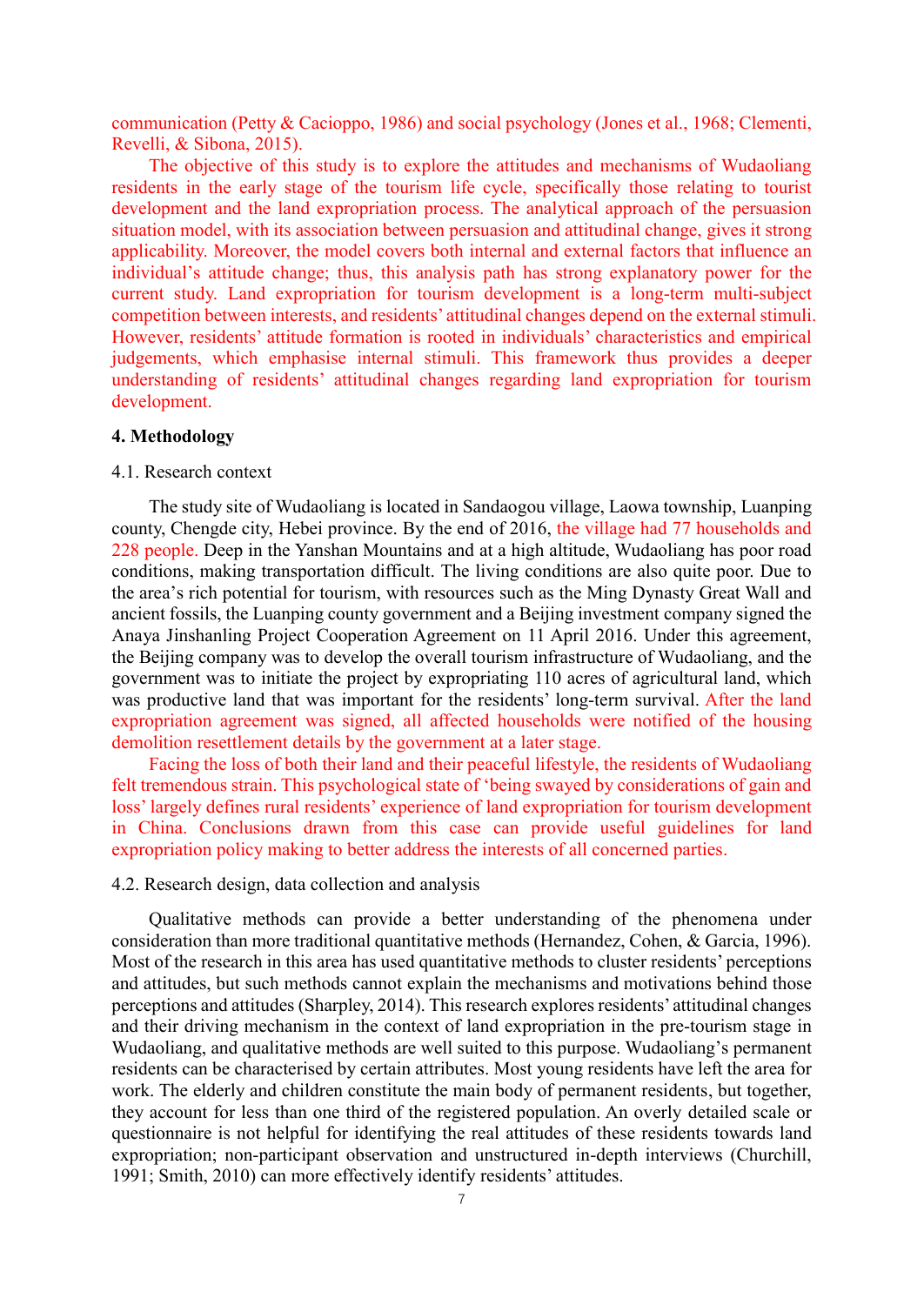The focus of this research is residents' attitudinal changes in the context of land expropriation. This change is a process that requires longitudinal research, which, despite being rare in tourism, can offer rich insight into how experiences develop and evolve over a multiday stay (Ingram, Caruana, & McCabe, 2017). Several studies have examined residents' attitudes via a longitudinal approach. Johnson, Snepenger and Akis (1994) used a longitudinal research design to investigate residents' perceptions of tourism development in a rural ski area undergoing economic transition. Over six years, the residents' attitudes changed from initially high expectations to diminished support. Yang, Ryan and Zhang (2013), in a study based on 12 months of ethnographic study, used social conflict theory to suggest a four-part model to describe how tourism engenders different forms of social conflict and produces fluctuating alliances between stakeholders in China. Hernandez, Cohen and Garcia (1996) used a longitudinal approach to examine residents' attitudes towards the proposed 'instant' enclave resort of Isabela, Puerto Rico. Longitudinal data may offer greater insight into residents' attitudes towards tourism development (Johnson et al., 1994). Researchers have also emphasised the value of the longitudinal approach in investigating residents' attitudinal changes across the development phases of a tourist site (Carmichael et al., 1996; Getz, 1994; Lee & Back, 2003). A longitudinal approach was also used to investigate the attitudes of residents facing land expropriation in the pre-tourism stage in Wudaoliang.

Non-participant observation revealed two key events in the land expropriation timeline that concerned Wudaoliang residents and had significant impacts on their attitudes. First, there were two related announcements on 16 May 2016: 'Luanping county people's government's announcement on the land planning of Wudaoliang land in Sandaogou village' and 'Luanping county people's government's announcement on the land expropriation of Wudaoliang in Sandaogou village'. These announcements signified that an agreement had been reached between the government and developers. The development of tourism in Wudaoliang, which had once been uncertain, became fact. The second key event was the village committee's announcement on 26 July 2017 that 'with the approval of the township and through consultation by representatives of the two village committees and groups, the land expropriation agreement will be signed from 8:30 a.m. on 26 July 2017 to 4:00 p.m. on 2 August 2017'. The signing of the agreement suggested that upon receiving their compensation, the residents would completely lose their rights to use the land. Based on these two key events, the land expropriation process in Wudaoliang can be divided into three stages: 1) before the announcement; 2) after the announcement and before the signing of the agreement; and 3) after the signing of the agreement.

The main advantage of unstructured in-depth interviews (face-to-face interviews) over structured interviews is that they yield a better understanding of respondents' thinking (Churchill, 1991). In the in-depth interviews conducted for this study, the questions were openended and unstructured. Non-participant observations were also included.

Wudaoliang is the hometown of the first author, who has good relations with its residents and government officials and is familiar with its entire tourism development process. The first author regularly returned to his hometown on weekends and holidays during the project period to interview and communicate with residents and officials. From 2016 to 2018, the second author went to Wudaoliang three times to conduct field research and spent 88 days with local people. During those 88 days, the second author became deeply involved in the local people's daily activities and established good relationships with them. After obtaining the consent of the interviewees, the interviews were recorded. The interviews focused on the interviewees' perceptions of key events in the land expropriation process. They did not psychologically burden or place pressure on the interviewees, but guided them to describe their stories and express their emotions. Non-participant observation was also used to collect residents' attitudes. The government posts notices to inform the community at a large pine tree in the village, and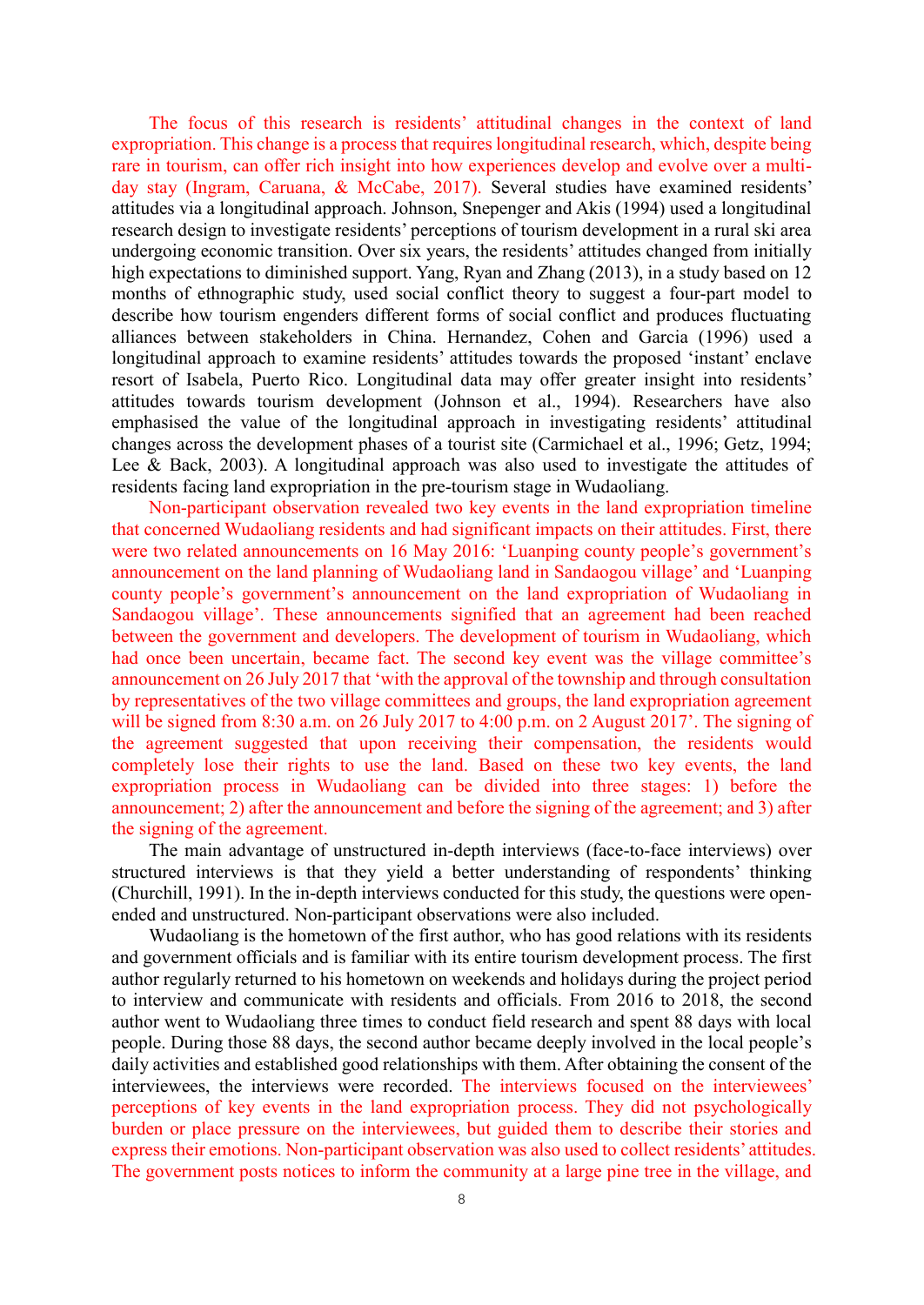this is where residents gather for discussion after dinner. In addition, the government held meetings in the village government building to make land expropriation announcements. Therefore, in the three stages, the author collected the attitudes and responses of the residents towards land expropriation through careful observation under the big pine tree and the place where the government held meetings for residents.

Overall, 180 interviews generated 536 pieces of original information. The key events of non-participant observation divided the residents' attitudes into three stages. The interview materials were then classified according to the three stages. The first stage (before the announcement) included 107 pieces of information from 39 respondents. The second stage (after the announcement and before the signing of the agreement) included 268 pieces of information from 39 respondents. The third stage (after the signing of the agreement) included 161 pieces of information from 39 respondents. The 39 respondents included 3 township government workers, 1 village party secretary, 1 village director, 25 ordinary residents, 7 residents who worked in other cities and 2 non-residents who lived in other cities but owned real estate in the village. The respondents ranged from 17 to 76 years old. This study also collected secondary data, including statistical data and statements related to social and economic aspects and to the development of tourism in Wudaoliang, and government documents and meeting minutes that supported the interview data and were used to sort the storylines.

The raw data underwent thematic analysis, which is a systematic technique for identifying, analysing and construing patterns of data, classifying them into themes (Clarke & Braun, 2017). These themes include six stages: familiarisation with the data, data generation and initial codes, searching for themes, reviewing themes, defining and naming themes and interpreting the meaning of the themes (Creswell, 2014). The non-participant observations supported the interpretations of the major themes derived from the interviews. Quotes in the findings were labelled with the resident number, gender, age and interview time (year and month).

## **5. Findings**

## 5.1. Before the announcement

Before the land expropriation announcement, news about tourism development had spread among the residents of Wudaoliang. With the continuous field visits by the developers and the establishment of nearby tourism projects such as the Jinshanling international shooting range, speculation over tourism development in Wudaoliang had become a popular conversation topic. Eager to surmount the challenges posed by geography, the difficulty of accessing potable water, inconvenient transportation and the psychological toll of pursuing a better life, the residents had high expectations for tourism development.

*Hurry and develop! When it rains, the road is mud, and there is no way to go. In this case, you must go to the only well in the village to get water, or you have no water to drink. My daughter has already been married in Beijing. We will go to Beijing to stay with our daughter sooner or later. Today, our own physical condition is not too bad. If the village can develop, we can help our daughters after receiving our compensation so that we don't become a burden.* (Participant 5, Female, 67, 201601)

To reap the benefits of development, a few 'far-sighted' residents planted higher-value cash crops. Subsequently, more residents began to think strategically and promote tourism development.

*In the case of tourism development, the seedlings I planted are worth the money. The compensation standard for corn is too low. According to our compensation regulations [China's property law and land management law stipulate that different types of crops have different levels of compensation], the compensation standard for saplings is higher. The*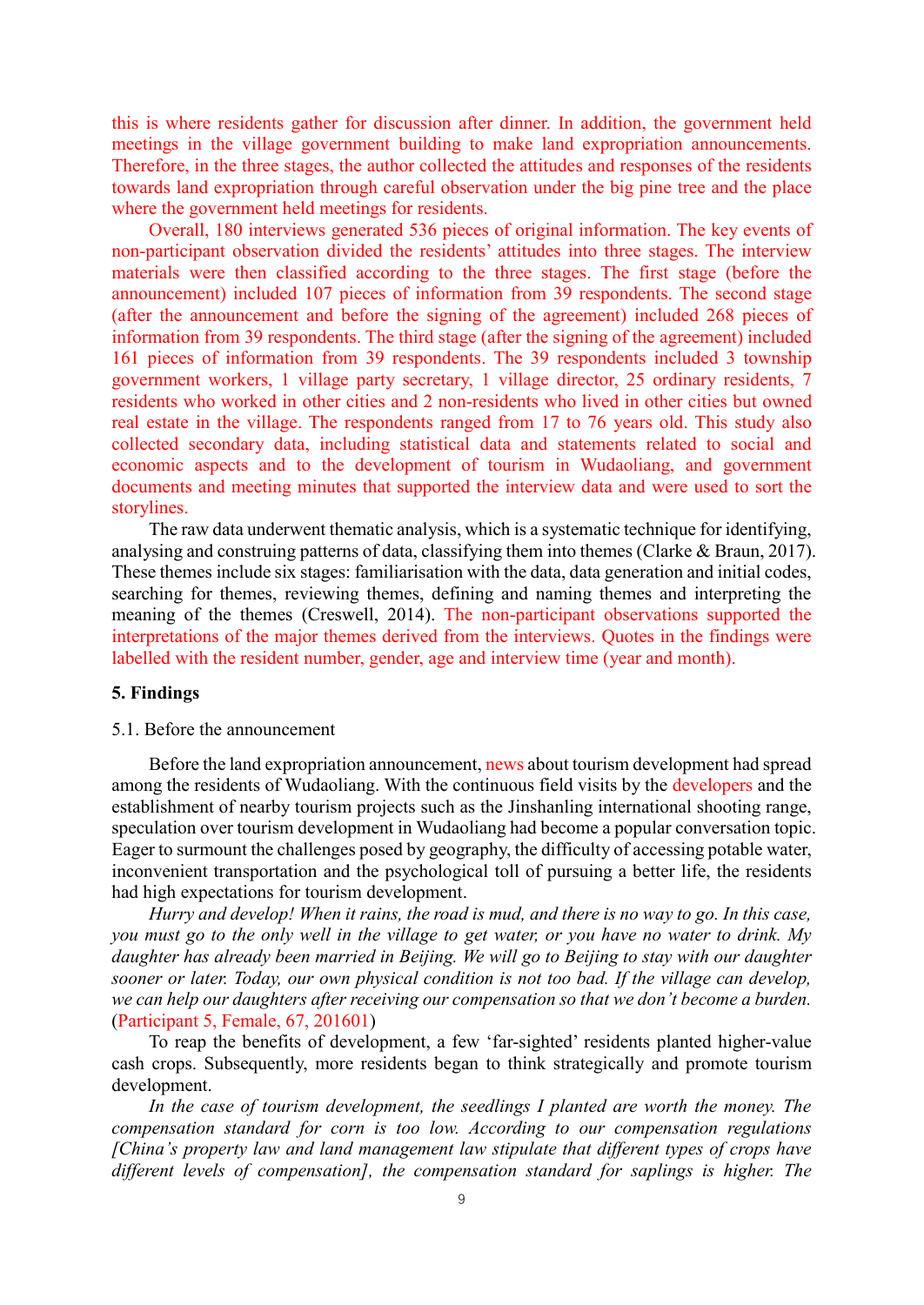*seedlings I bought cost only a little more than US\$3 when they were 3 cm in diameter. Once tourism is developed, the developer will give me US\$1,176.* (Participant 18, Male, 50, 201603)

However, when the news of tourism development failed to translate into reality, the reality that no movement had yet been made set in. Meeting to discuss whether and when tourism development might actually be carried out became some of the residents' favourite activities.

*Why wasn't there any news about tourism development? What happened? Are they not coming to invest in development? How can the government be so useless?* (Participant 26, Male, 52, 201603)

As official and unofficial information was scant, the residents' attitudes during this period were defined by the desire to obtain more accurate information. The residents were often dissatisfied with words and deeds that were not conducive to development, and any negative news affected their mood.

*A while ago, there were companies conducting field investigations, so how is it that these companies only travel here and have no follow-up news?* (Participant 37, Female, 53, 201603)

As shown in Figure 1, before the land expropriation announcement, residents from the same village, residents from the other villages, friends and relatives acted as communicators. Wudaolaing residents were focused on tourism development news. With inconvenient living conditions and limited information access, the residents planned to serve their individual interests in a variety of ways. They were generally open to land expropriation and tourism development and expected that this project would improve the welfare of the village. At this stage, because of the positive expectation that tourism development would make life better, Wudaoliang's residents formed anticipatory and collectively supportive attitudes towards land expropriation for tourism development (Figure 1).



Figure 1. Process of residents' attitudinal changes before the announcement

5.2. After the announcement and before the signing of the agreement

Two official announcements were made on 16 May 2016, one relating to land planning and the other relating to land expropriation. Upon receiving this news, the residents began to form new ideas that included negotiating compensation terms with developers and never to stimulate the government to implement drastic measures.

*We almost got it. Don't go too far. Otherwise, the developers will be scared away by everyone's conditions regarding land expropriation. If we negotiate with the government, I am afraid it will have the power to arrest troublesome residents.* (Participant 9, Female, 46, 201605)

In this phase, the residents were focused on compensation for land expropriation and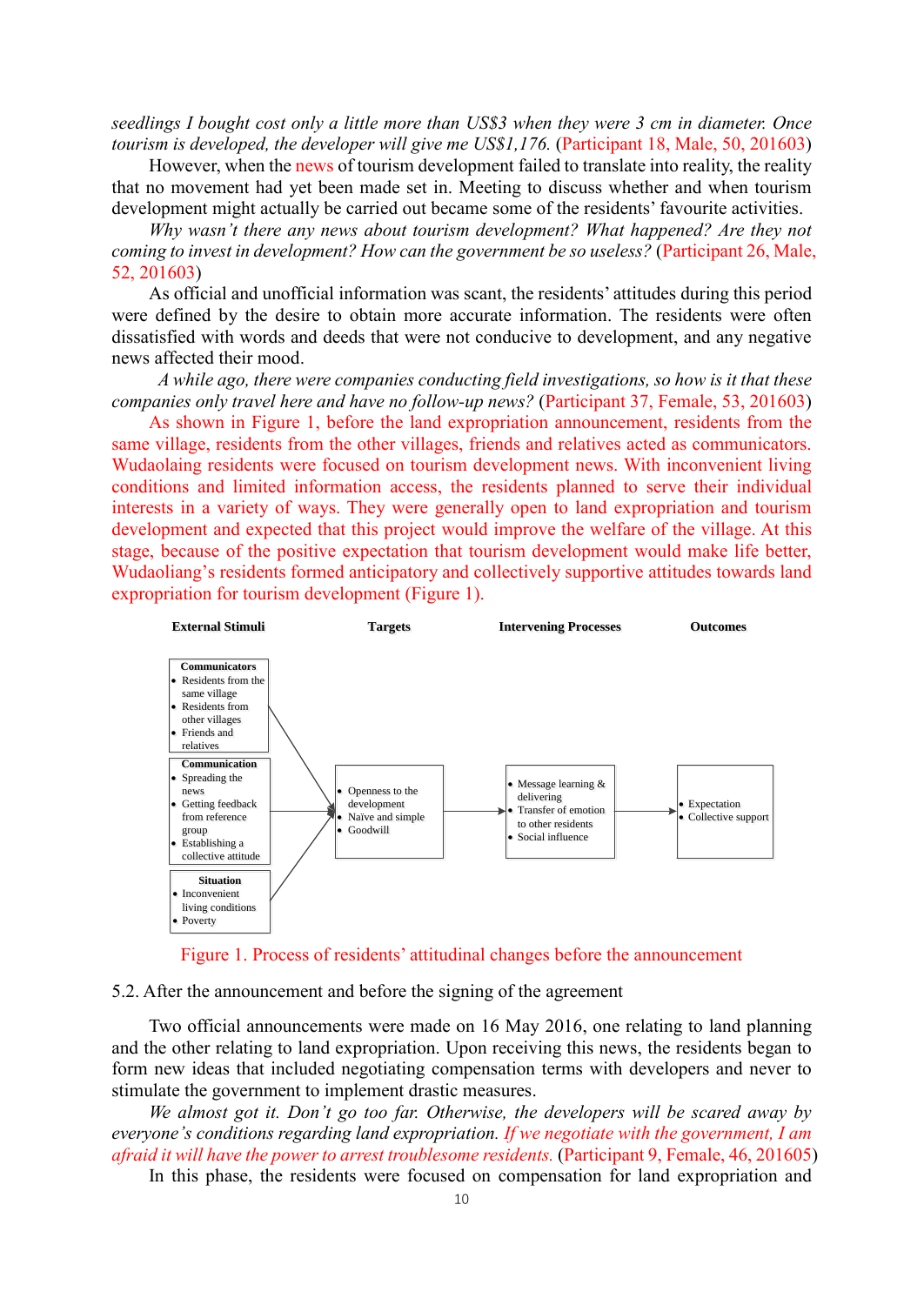housing demolition. The objects involved in this dispute included the scope of land expropriation, time of land expropriation, price of land expropriation, compensation for objects attached to the land, land measurement and identification, payment of social endowment insurance for land-losing farmers and time and progress of compensation payments.

*Next, let's see how the government compensates us for land expropriation. The government of Hebei province has determined that the original land price of Luanping county Laowa township is US\$11,000 per acre. Based on the actual situation in this region, the compensation price in Wudaoliang village is US\$11,765 per acre, and the compensation price of unused land is US\$7,059 per acre. So how does the government set these compensatory standards? According to the laws and regulations, we have the right to participate in setting these standards, but we simply let the government do so in a process that we did not understand! I won't let them take over my land if the compensation is not appropriate. We've all lived here for our lifetimes. Why would the government want us to move right away? Do they have the right to do that?* (Participant 16, Male, 42, 201612)

Reflecting different interests and situations, people's appeals began to vary. For permanent residents living in poor conditions who owned no property, economic compensation and the improvement of living conditions influenced their attitudes.

*I don't want to go so far to get water. Our living conditions will be improved after the development of tourism.* (Participant 11, Female, 67, 201706)

For the elderly, emotional attachment to 'home'shaped their attitudes.

*The environment in Wudaoliang is really good. There are no mosquitoes in the summer. The place is cool and the air is good. The only regret is that there is no convenient source of water. With water, no one is willing to leave their ancestral home. Our ancestors have lived here for generations.* (Participant 29, Female, 76, 201706)

Some residents who did not have clear attitudes before were affected by the surrounding population and demanded higher economic compensation based on their own conditions and comparative advantages.

*Government persuasion won't work either. Other people's homes were compensated at US\$147,059, and my home at only US\$29,411. Ask the government to compensate me for the saplings they removed from my land and I will agree to sign the agreement. [One night after the announcement, to get more compensation, the resident secretly planted more than 3,000 trees on his own land, which were discovered and pulled out by the working group.] The government needs to compensate me US\$29,411; otherwise I will not sign the agreement.* (Participant 34, Female, 48, 201706)

The government is the executor of land expropriation in China. To facilitate the program's smooth implementation, the government publicly issued restrictions: 'Construction and expansion in the area designated for tourism planning is prohibited, as is rushing to build permanent or temporary structures. Areas designated for development must retain their attachments and fixtures according to the original layout'. To implement land expropriation, the government drew on its strength of economic and administrative mobilisation. For the residents of Wudaoliang, who were deterred from escalating their resistance by various messages to conform, the continuous increase of information resulted in their moving away from participating in larger gatherings and entering into small-scale discussions with family relations, which influenced the residents' collective decision-making attitude and behaviour.

Before the signing of the land expropriation agreement, the government became a main communicator, releasing two official announcements, disclosing more information about land expropriation and influencing surrounding people's words and deeds. The government had the power to mobilise and, possibly, to intimidate. This was a main external stimulus. Under the direct effects of these factors, the residents formed various appeals and responses based on their own families' conditions and characteristics, such as a fear of governmental power, interest in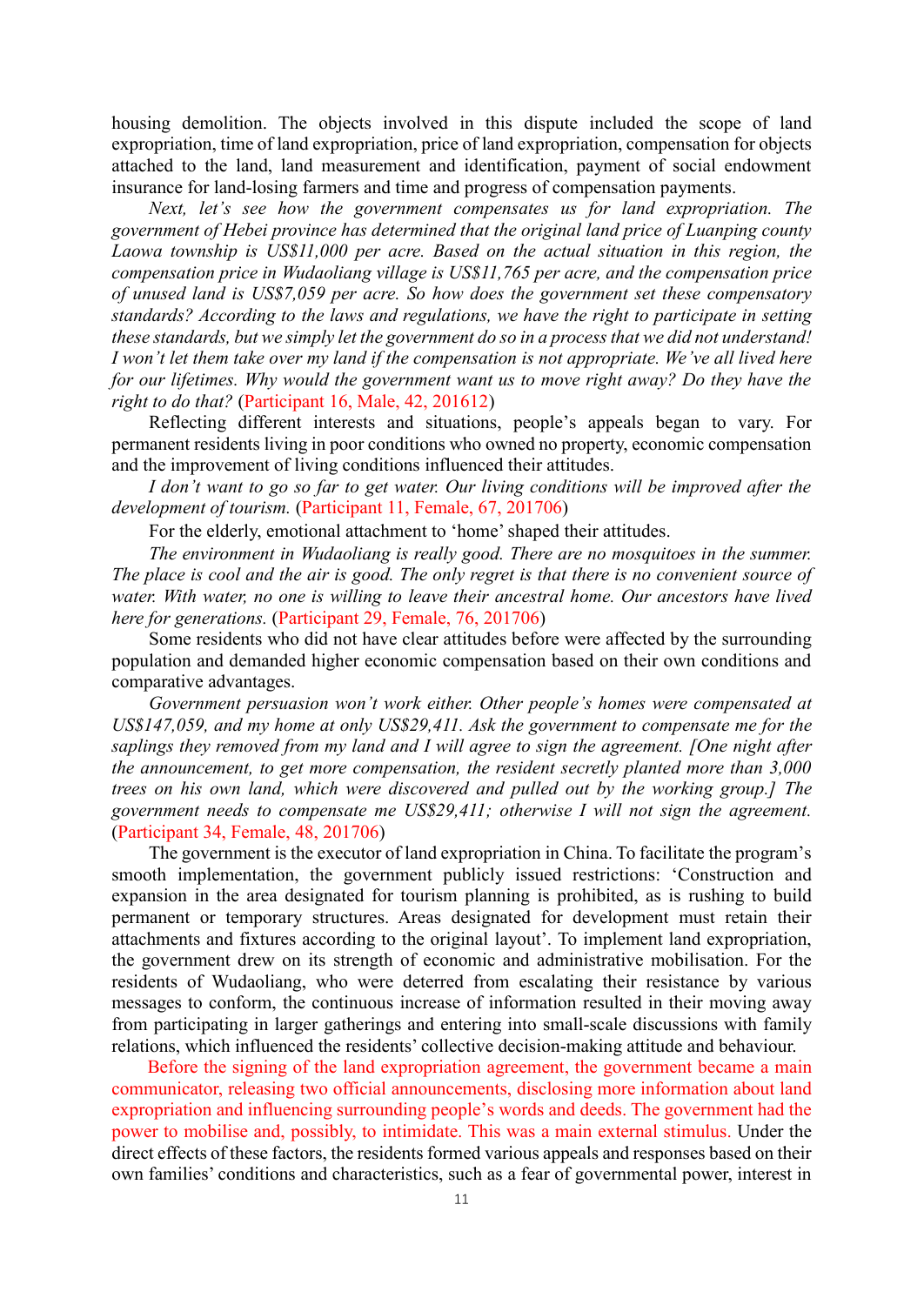economic compensation, basic demands for improved lives, emotional attachment to places of residence and the search for comparative advantage. Through different intervening processes induced by various external stimuli and individual factors, the residents' attitudes were classified as firm support, conditional support, contradictory attitudes and firm opposition (Figure 2).



Figure 2. Process of residents' attitudinal changes after the announcement and before the signing of the agreement

## 5.3. After the signing of the agreement

From 26 July to 2 August 2017, 76 out of 77 households signed the land expropriation agreement with the Luanping County Land Reserve Center and received compensation for the first time. Unlike other land expropriation projects involving severe violence between stakeholders (Lin et al., 2018), the Land Expropriation Working Group encountered limited difficulties in Wudaoliang, and there were no cases of violence. After the signing of the land expropriation agreement, all of the agreeing households were notified of the housing demolition and resettlement details by the government.

This expropriated land is unique in that it is in the geometric centre of the village, surrounded by 154 acres of land that was not expropriated. Thus, a nested circle radiating outwards was formed to include residential houses, the expropriated land and unexpropriated land. Land scheduled to be expropriated is called 'nuclear land', and land that is not slated to be expropriated is called 'peripheral land'. In the case of Wudaoliang, land expropriation preceded the publication of housing value assessments and plans for demolition and resettlement, and there was a certain degree of non-synchronisation in their chronological order. The resettlement houses were not local, having been built in different places, and information about the surrounding or peripheral land was not disclosed in the land expropriation stage. Thus, most of the residents realised that if the government did not give appropriate compensation for the 154 acres of unexpropriated land on the periphery, then the free distribution of the peripheral land to the developer was to be expected.

*The government and developer are apparently trying to bully us by claiming only the nuclear land. Also, the resettlement houses are not nearby. Who can commute so far from home*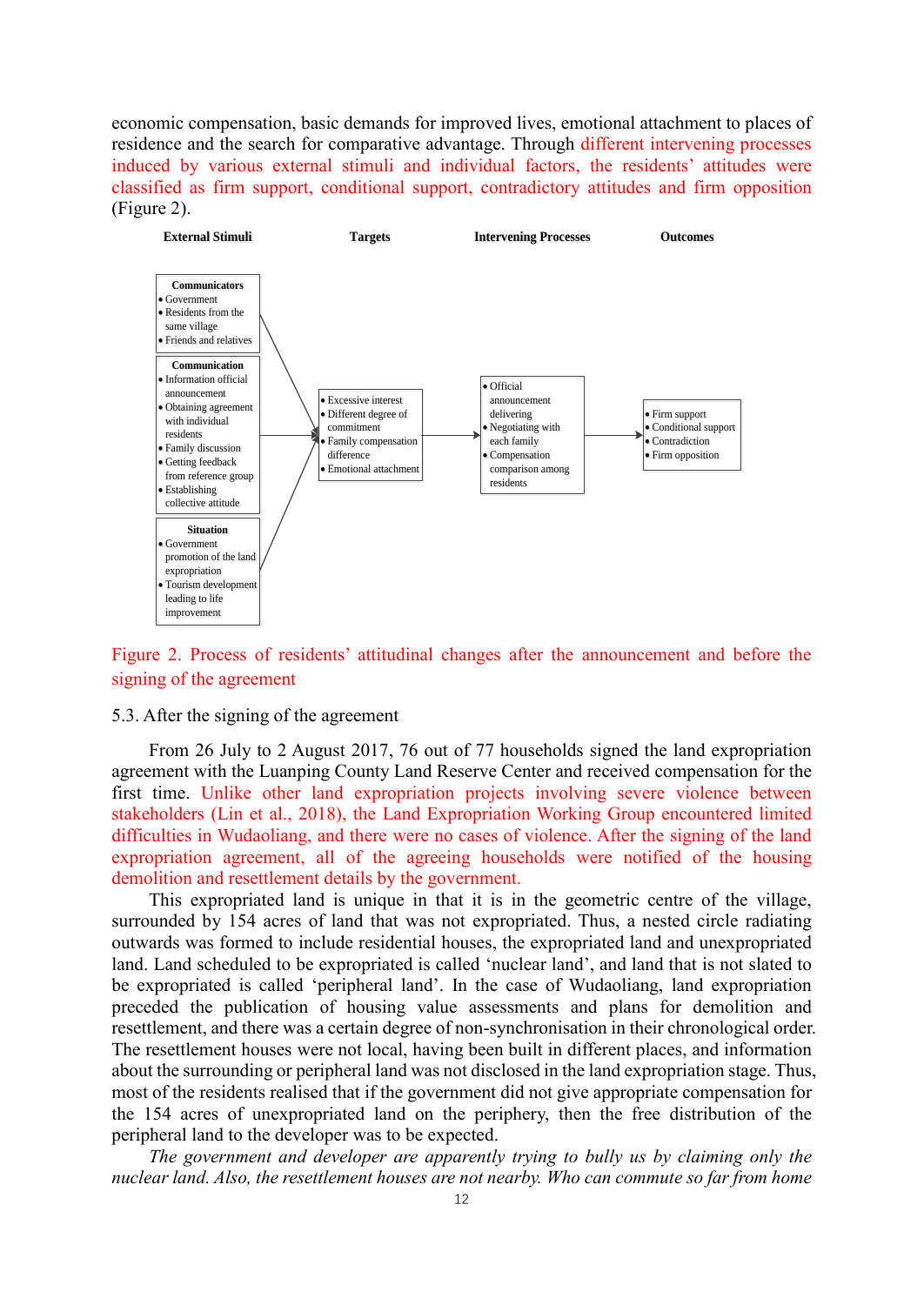*to field? Is our peripheral land equivalent to giving away a business enterprise for nothing?*  Land compensation standards are low, and the government has all the advantages. (Participant 8, Male, 51, 201803)

*The government's decision-making process for the location of the resettlement house was not transparent and we were not involved at all. All the decisions of the government were made without our participation. We had no choice but to accept it!* (Participant 22, Male, 50, 201803)

Whether post-demolition resettlement was to be local and the manner by which peripheral land was to be disposed thus became bargaining issues for residents and developers.

*Our resettlement house is not going to be placed in Wudaoliang? The government and developers are ganging up on residents. If the resettlement house is remote, no one will go there. I won't sign the agreement. Anyway, I am not going.* (Participant 31, Male, 56, 201803)

*It is better not to put the resettlement house in another place. Even a piece of land in Wudaoliang village will do. In the future, when tourism is developed, by not leaving Wudaoliang, we can open a farmhouse or at least work in the tourist area. If the resettlement house is far away, what will happen to our peripheral land? Who will come back to farm it? The government is only expropriating the nuclear land. It is actually illegal for us to give them peripheral land free of charge.* (Participant 17, Female, 46, 201803)

There was no real agreement between the government and the residents. Only a few residents tried to defend their rights and resisted, citing land expropriation procedures, the insufficient participation of residents in decision-making and unsatisfied interests. The vast majority of residents were still forced to acquiesce under increasing persuasion and pressure, official or unofficial, knowing full well that their individual interests had been harmed.

*The government uses various means to force residents to sign agreements. As long as the residents are of the same mind, there is still room for negotiation. We have a total of 77 households. As long as half of the residents do not agree, we will go through legal procedures to petition the government. They dare not do anything about us. We received the first land expropriation compensation, so the developer will not withdraw. The house is mine. We will not move back to Wudaoliang, following the resettlement requirements (*Participant 22, Male, 50, 201803*).*

*'Don't go too far', some resident said casually, and was arrested by the county public security bureau and confined for several days.* (Participant 6, Female, 46, 201803)

After the land expropriation agreement was signed, additional information about the peripheral land and resettlement houses was released. Faced with losing their land and being forced to leave their 'homeland', more residents began to reflect on their true acquisition and loss in the tourism development process. To have a bargaining chip, the residents did not sign a house demolition agreement. Simultaneously, the government and developers began to use administrative and economic means to persuade and divide rural residents. Under the combined effects of these external factors, the residents gradually realised that their compensation benefits were low and their participation was minimal. In the face of this forced group marginalisation, the residents entered into limited competition with the external forces of the government and developers. Furthermore, the residents' responses, formulated under the stress of impending land expropriation, were counterproductive, and two distinct attitudes: resistance and compromise. Even knowing that their individual interests had been damaged, most of the residents were coerced into compromising by powerful interest groups. However, a few residents still strove to maintain their own interests and rights by calling upon legal design, procedural justice and social ethics, thus triggering a new round of action, reaction and attitude formation (Figure 3).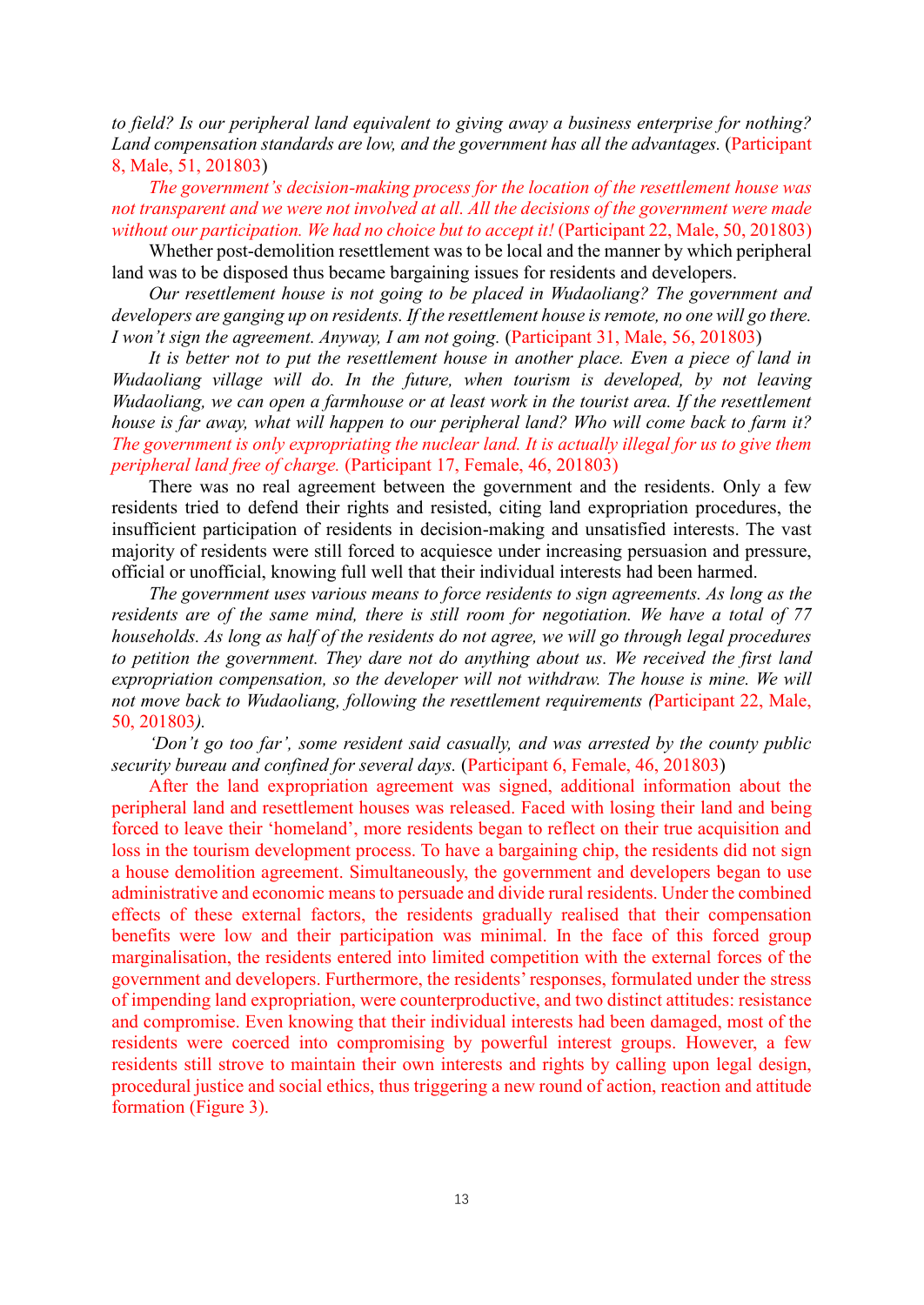

Figure 3. Process of residents' attitudinal changes after the signing of the agreement

## **6. Residents' attitudinal change mechanism in the land expropriation stage**

Before the announcement, and in the absence of official explanations of the possible consequences of tourism development, the residents of Wudaoliang relied on rumours in making their decisions. They developed positive expectations of and collective support for land expropriation. After the announcement and before the signing of the agreement, detailed information, such as the scope of land acquisition and the price of land, were disclosed. This led to the residents attempting to maximise their interests and to individual differentiations in attitudes according to their own situations. After the signing of the land expropriation agreement, more information surfaced, such as the details surrounding resettlement and the lack of expropriation and compensation for peripheral land. The residents soon realised that they had been excluded from the tourism development process and that their actual interests had been greatly harmed. A new round of conflict of interests focused on housing and resettlement then began between the residents, the government and developers.

Information is a key factor in the changes in residents' attitudes. With the continuous disclosure of information in the land expropriation stage, including information about the formal announcement and agreement, the residents generated corresponding reactions, forming a three-stage attitudinal change process going from expectation and collective support to individual differentiation, resistance and compromise. Figure 4 depicts the residents' attitudinal changes across the information disclosure and land expropriation process.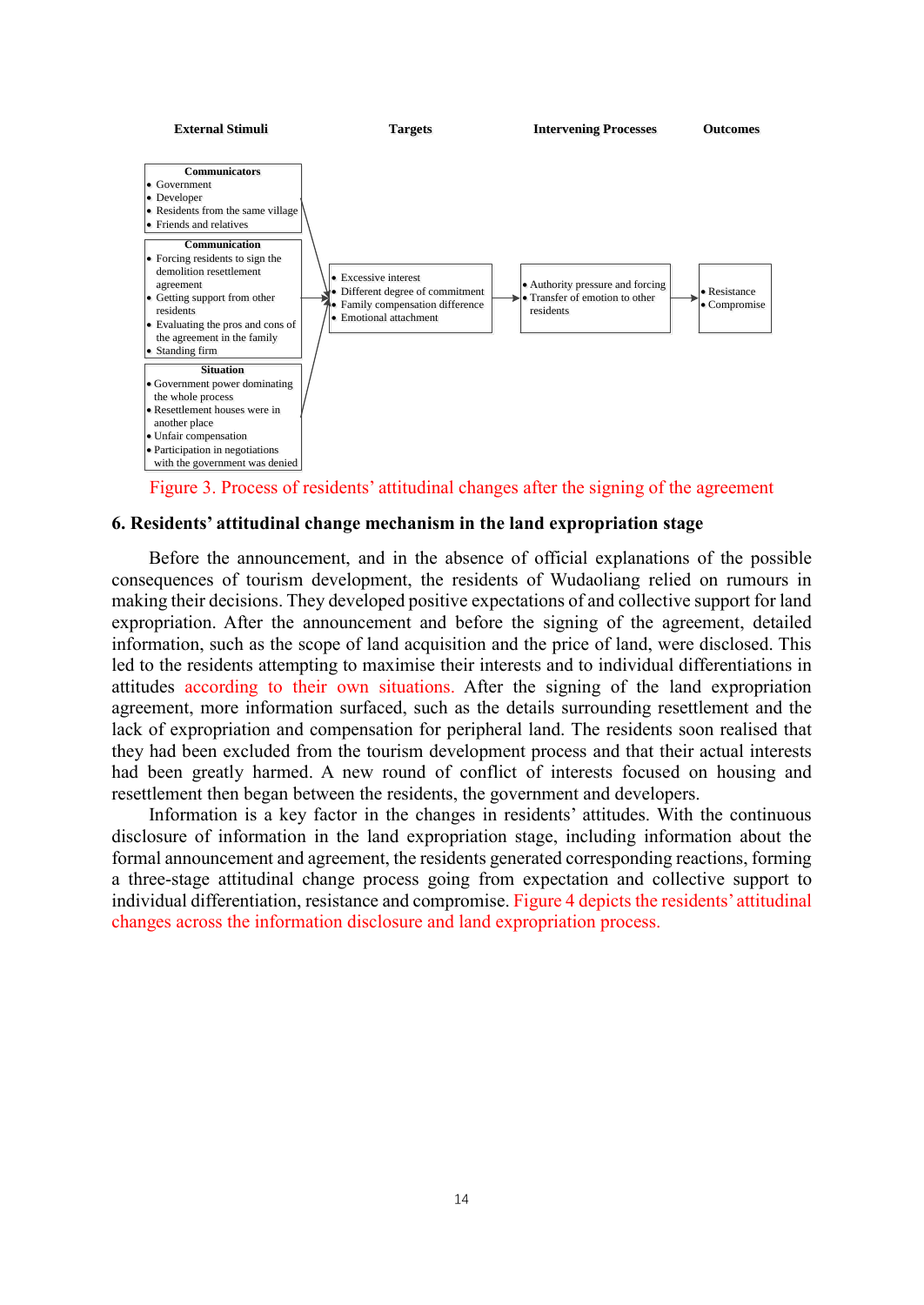

Figure 4. Villagers' attitudinal changes regarding land expropriation in the tourism development stage

## **7. Implications**

This study offers new insights into residents' attitudes towards tourism, particularly rural tourism, in the pre-development stage (Nunkoo & Ramkissoon, 2011). Residents' enthusiastic participation is crucial for the sustainable development of rural tourism (Ap, 1992; Davis & Morais, 2004; Ko & Stewart, 2002; McGehee & Andereck, 2004; Teye, Sönmez, & Sirakaya, 2002). The results of this longitudinal study can be used to evaluate residents' attitudinal changes towards land expropriation for tourism development. Thus, this study has the following specific implications.

#### 7.1. Theoretical implications

This study explored land expropriation in the pre-tourism development stage in a nontourism area. By applying the longitudinal approach, this study provides rich theoretical insights. First, this research focuses on the residents' attitudes in the pre-tourism stage, which complements studies on tourism development. The classical research model does not include a pre-development stage and centres on tourism developments in later stages. However, all future tourist destinations pass through a pre-tourism stage, which suggests the need for more research (Hernandez, Cohen, & Garcia, 1996; Hunt & Stronza, 2014; Mason & Cheyne, 2000; Sharply, 2014). This pre-tourism stage occurs just prior to a non-tourist destination becoming a tourist destination and reflects a time when communities have not yet directly experienced tourism and cannot accurately predict its impact. Residents can therefore be expected to have attitudinal responses to the initial changes brought by tourism. The findings of this study contribute to the literature on residents' attitudinal change by extending the research timeline backwards to the pre-development stage.

Second, this research considers the time factor in its explanation of residents' attitudinal change. Despite the potential for residents' attitudes to change over time, few studies have adopted a longitudinal approach (Lee & Back, 2006). Longitudinal data offer greater insight than other kinds of data into attitudinal change. As shown in this study, residents' attitudinal changes in the pre-tourism stage were heterogeneous and dynamic. Both Doxey's Irridex model (1975) and Butler's lifecycle theory (1980) granted a certain degree of homogeneity to a community's attitudes towards tourism. However, more recent studies have shown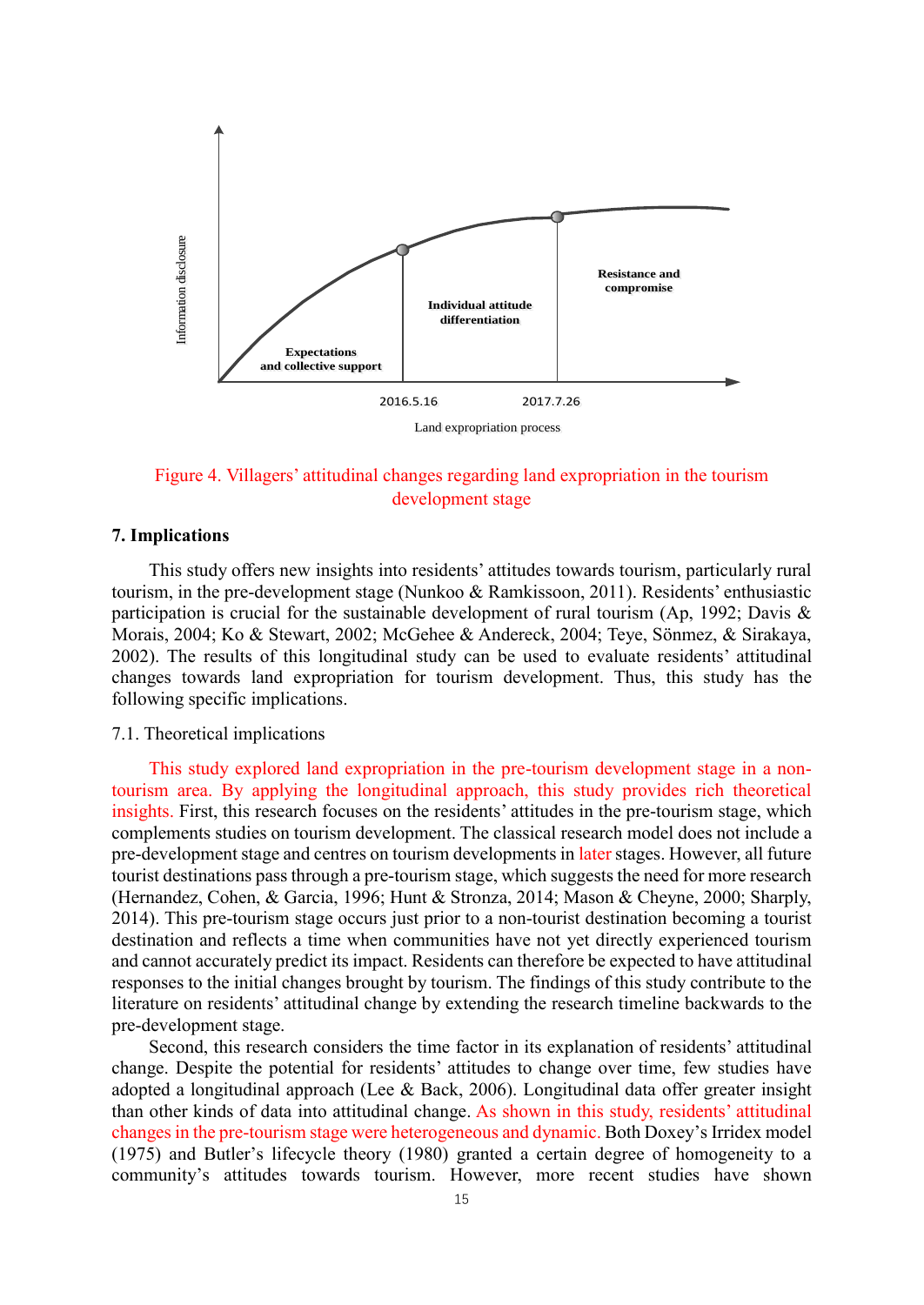considerable heterogeneity in such attitudes (Ap & Crompton, 1993; Brougham & Butler, 1981; Mason & Cheyne, 2000). In the context of tourism development, changes in residents' individual attributes and in external conditions, such as those related to information, can lead to attitudinal change. Moreover, through in-depth interviews and non-participant observation, this paper identifies the specific mechanisms behind residents' attitudinal changes with the aim of understanding the root cause of such change, especially in less developed regions. Tourism, with its multiple stimulus effects, has become important in the economic development of many underdeveloped regions (Garrod, Wornell, & Youell, 2006; Latkova & Vogt, 2012).

Third, this study is a pioneer in adapting the persuasion situation model from the general social psychology field to resident studies in tourism. By specifying residents' attitudes in the 'external stimuli-targets-intervening processes-outcomes' flow, the study discovered nuanced attitudinal differences in each of the three stages in the land expropriation process and why and how the attitudes changed. For example, in this context, rural residents' overall education level and information accessibility level (Keogh, 1990) are low in general. Suddenly facing a tourism development project, inexperienced residents built up their attitudes towards the development based heavily on the reference groups' social influence, the power and force from authority and the tangible benefits that could be derived from the process. Applying the persuasion situation model also enabled the study to reveal the residents' struggles between losses and gains, their emotional attachment to the place and the compromises that some of them were willing to make. This mechanism is not unique to the residents' attitudinal changes; it is also applicable to the attitudinal changes of other stakeholders involved in the tourism development process. This study thus serves as a cornerstone for and offers essential insights into future attitude studies.

#### 7.2. Practical implications

Consistent with this study's theoretical implications, this study's results also provide implications for managers and investors in the development of destination tourism.

The results improve understanding of differences in residents' demands and can thus be used to reduce social conflict. One driver of residents' attitudinal change is the prominence of their various demands in different phases of tourism development. According to SET (Ap, 1992), if residents perceive that the benefits of tourism development outweigh the costs, they become inclined to support the development. Social exchange should ideally rest on the principle of justice. If an exchange is unfair, the disadvantaged party may feel exploited, resulting in tension, dissatisfaction and conflict (Ap, 1992; Lee & Back, 2003; Mathieson & Wall, 1982). Residents should be at the centre of destination tourism development (Nunkoo & Ramkissoon, 2011), as the success of such development largely hinges on their attitudes regarding the impact of tourism and can be viewed as important planning and policy considerations (e.g., Ap, 1992; Lankford & Howard, 1994; Nunkoo & So, 2016; Ribeiro et al., 2017; Sharpley, 2014). Local governments and developers should therefore consider residents' interests, enhance community participation (Wang et al., 2010), reduce social conflict and promote the sustainable development of local tourism.

The government should also formulate a fair and sound tourism development policy. Information asymmetry is a manifestation of power. Owing to China's unique land system, the government is responsible for making all of the rules on land expropriation. This power affects the interactions between stakeholders as they influence or attempt to influence the formulation and implementation of tourism policy (Hall, 1994). It also affects competition and resource distribution (Bramwell, 2006). The local government has been recognised as the most important authority in establishing tourism development policies (Pearce, 1989), and conflicts of interest frequently arise over how land is to be developed (Madrigal, 1995). In the case of Wudaoliang, the rights of residents were neglected, and the nature of the residents' external and own attributes led to their minimal participation. Clearly, local residents are often intentionally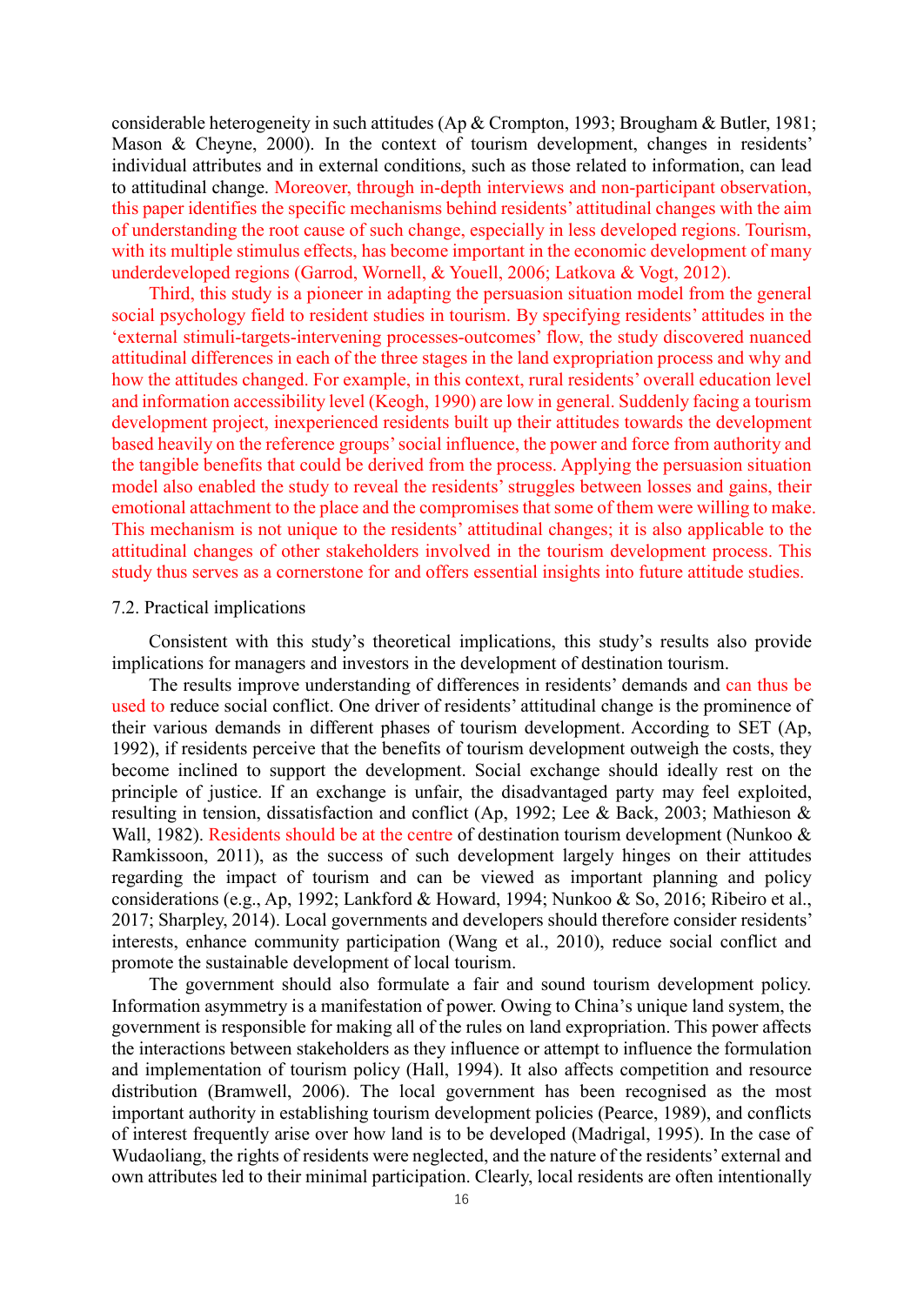or unintentionally excluded from decision-making processes. They have few opportunities to exchange resources with government officials or developers on an equal basis, and the lack of those opportunities can lead to social conflict and even violence. Therefore, the government should establish standards of transparency and fairness for the tourism development process.

## **8. Conclusion and limitations**

Residents' attitudes at an early stage are essential to the overall success of tourism development. Taking the land expropriation process in the pre-tourism development stage as the context, this research focused on the attitudinal changes of residents in the pre-tourism development stage. The study conducted non-participant observation and 180 interviews with a longitudinal approach. Three stages in the land expropriation process were identified, and the residents' attitudinal changes in each stage were delineated.

The results indicated that the attitudes of Wudaoliang's residents towards land expropriation for tourism development evolved dynamically over time. By adopting the model of persuasion situation, the study interpreted the residents' attitudinal changes by following the 'external stimuli-targets-intervening processes-outcomes' mechanism. As a result, residents' attitudes can be understood in terms of moving from expectations and collective support to individual differentiation and finally to resistance and compromise. The study not only discovered nuanced attitudinal differences in each of the three stages in the land expropriation process but also identified why and how the attitude changed. This mechanism is also applicable to the attitudinal changes of other stakeholders involved in the tourism development process. This study thus serves as a cornerstone for and offers essential insights into future attitude studies.

This study also provides implications for the government and investors in developing a destination in a socially sustainable way. The study emphasizes that residents should be treated as an important stakeholder in development rather than one to be exploited. Actions should be taken to reduce social conflicts in the development process. Clear land expropriation agreements should be provided with full details. All of the criteria, terms and conditions should be provided to the residents with necessary legal assistance. Local governments and developers should consider residents' interests, enhance community participation, reduce social conflict and promote the sustainable development of local tourism.

The research context of this paper is limited to the changes in residents' attitudes towards land expropriation for tourism development. The general attitude towards land expropriation is not discussed in this study, which is one of the limitations of this paper. Future research could explore the general attitude towards land expropriation and compare the differences accordingly. It is also noted that in the initial stage of tourism development, local community groups often have limited access to outside resources, limited bargaining power in tourism development and thus limited ability to fairly share the benefits of tourism development (Nunkoo & Robin, 2015). Whereas the government and other stakeholders have direct and powerful influences on tourism development discourse, public interests tend to be marginalised (Dredge & Jamal, 2013). Land expropriation for tourism development involves three key subjects in China: the local government, developers and residents. This paper starts from the perspective of residents and focuses on their attitude changes. The dynamic relationship between these three parties is also important to study in the future. Last, because of the implementation of socialist public ownership in general and the 'village collective' ownership of rural land in particular, land expropriation in China for rural tourism development is a unique phenomenon that is attracting increasing attention from academia and the industry. These conditions influence the dynamics of competing interests between residents, the government and business developers. Other regions may be subject to different procedures for land expropriation, and research in other contexts is necessary.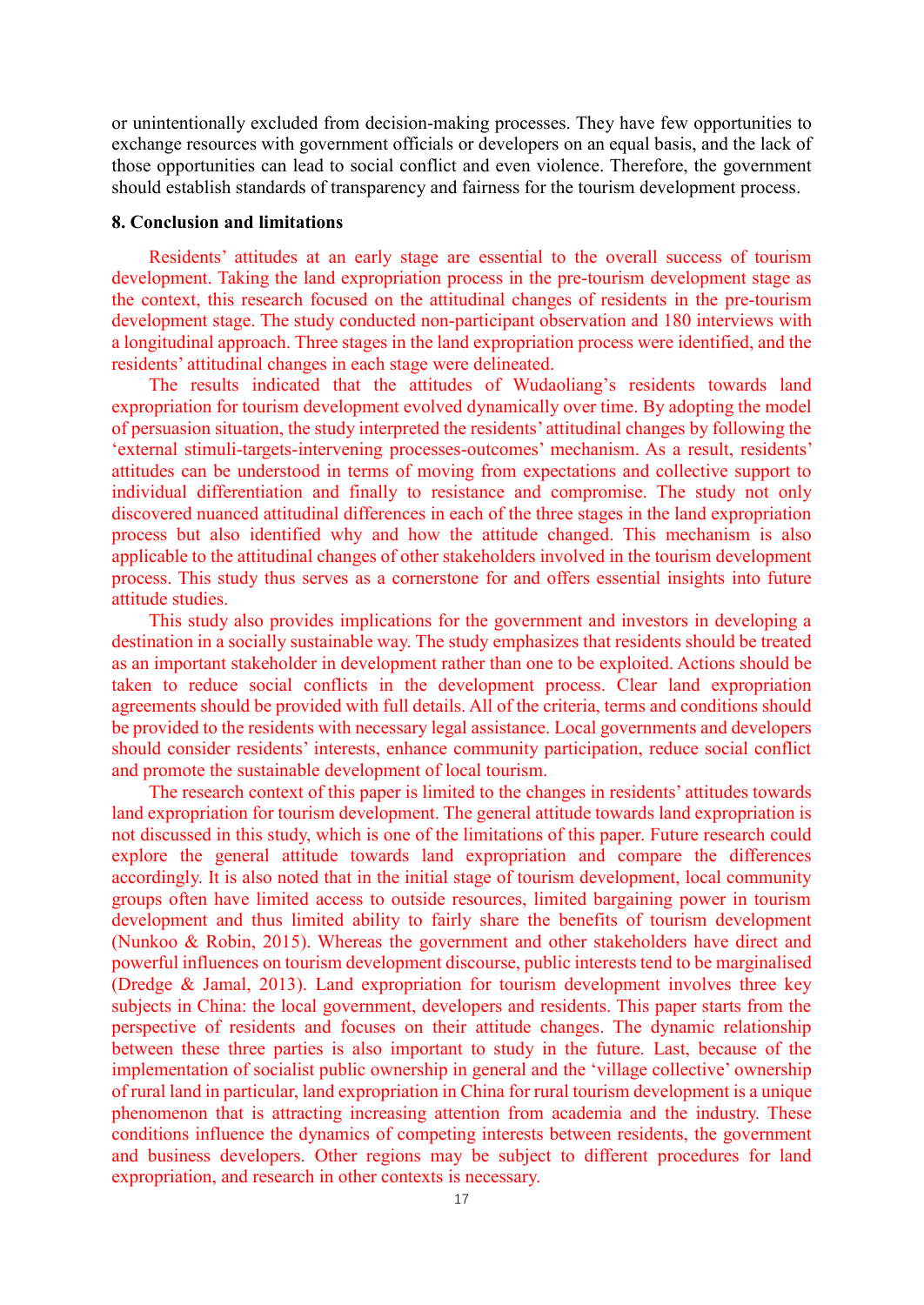## **References**

- Akis, S., Peristianis, N., & Warner, J. (1996). Residents' attitudes to tourism development: The case of Cyprus. *Tourism Management, 17*(7), 481-494.
- Allen, L. R., Hafer, H. R., Long, P. T., & Perdue, R. R. (1993). Rural residents' attitudes toward recreation and tourism development. *Journal of Travel Research, 31*(4), 27-33.
- Andereck, K. L., Valentine, K. M., Knopf, R. C., & Vogt, C. A. (2005). Residents' perceptions of community tourism impacts. *Annals of Tourism Research, 32*(4), 1056-1076.
- Andriotis, K., & Vaughan, R.D. (2003). Urban residents' attitudes toward tourism development: The case of Crete. *Journal of Travel Research, 42*(2), 172-185.
- Ap, J. (1992). Residents' perception on tourism impacts. *Annals of Tourism Research, 19*(4), 665-690.
- Ap, J., & Crompton, J. L. (1993). Residents' strategies for responding to tourism impacts. *Journal of Travel Research, 32*(1), 47-50.
- Belisle, F. J., & Hoy. D. R. (1980). The perceived impact of tourism by residents: A case study in Santa Marta, Colombia. *Annals of Tourism Research, 7*(1), 83-101.
- Bramwell, B. (2006). Actors, power, and discourses of growth limits. *Annals of Tourism Research, 33*(4), 957-978.
- Brougham, J. E., & Butler, R. W. (1981). A segmentation analysis of resident attitudes to the social impact of tourism. *Annals of Tourism Research, 8*(4), 569-590.
- Brunt, P., & Courtney, P. (1999). Host perceptions of sociocultural impacts. *Annals of Tourism Research, 26*(3), 493-515.
- Butler, R. W. (1980). The concept of the area cycle evolution: Implications for management of resources. *Canadian Geographer, 24*(1), 5-12.
- Cai, M. (2016). Land for welfare in China. *Land Use Policy, 55*, 1-12.
- Cai, M. & Sun, X. (2018). Institutional bindingness, power structure, and land expropriation in China. *World Development, 109*, 172-186.
- Cao, Y., & Zhang, X. L. (2018). Are they satisfied with land taking? Aspects on procedural fairness, monetary compensation and behavioural simulation in China's land expropriation story. *Land Use Policy, 74*, 166-178.
- Carmichael, B., Peppard, D., & Boudreau, F. (1996). Mega-resort on my doorstep: Local resident attitudes toward Foxwood Casino and casino gambling on nearby Indian reservation land. *Journal of Travel Research, 34*(3), 9-16.
- Churchill, G. (1991). *Marketing research: Methodological foundations*. Chicago: The Dryden Press.
- Clarke, V., & Braum, V. (2017). Thematic analysis. *The Journal of Positive Psychology, 12*(3), 297-298.
- Clementi, N. C., Revelli, J. A., & Sibona, G. J. (2015). Internal-external stimulus competition in a system of interacting moving particles: Persuasion versus propaganda. *Physical Review*, *92*(1), 012816.
- Creswell, J.W. (2014). *A concise introduction to mixed methods research*. Los Angeles: Sage Publications.
- Davis, D., Allen, J., & Cosenza, R. M. (1988). Segmenting local residents by their attitudes, interests, and opinions toward tourism. *Journal of Travel Research, 27*(2), 2-8.
- Davis, J. S., & Morais, D. B. (2004). Factions and enclaves: Small towns and socially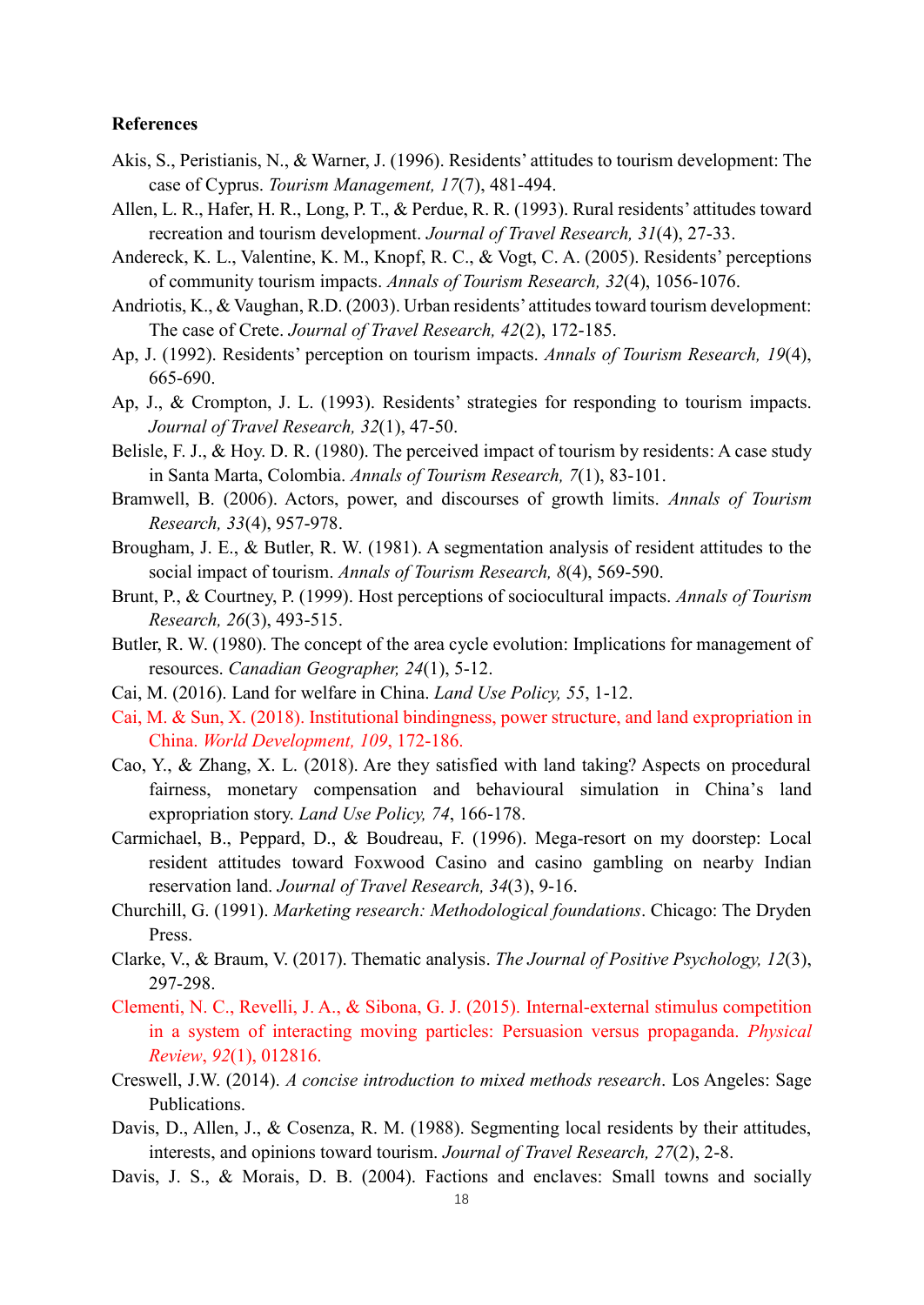unsustainable tourism development. *Journal of Travel Research, 43*(1), 3-10.

- Doxey, G. (1975). A causation theory of visitor-resident irritants; methodology and research inferences. *In proceedings of the Travel Research Association Sixth Annual Conference, Salt Lake City*.
- Dredge, D., & Jamal, T. (2013). Mobilities on the gold coast, Australia: Implications for destination governance and sustainable tourism. *Journal of Sustainable Tourism*, *21*(4), 557-579.
- Dyer, P., Gursoy, D., Sharma, B., & Carter, J. (2007). Structural modelling of resident perceptions of tourism and associated development on the sunshine coast, Australia. *Tourism Management, 28*(2), 409-422.
- Faulkner, B., & Russell, R. (1997). Chaos and complexity in tourism: In search of a new perspective. *Pacific Tourism Review,1*(2), 93-102.
- Freedman, J. L. (1985). *Social Psychology* (5th ed). Englewood Cliffs, NJ: Prentice-Hall.
- Friestad, M., & Wright, P. (1994). The persuasion knowledge model: How people cope with persuasion attempts. *Journal of Consumer Research, 21*(1), 1-31.
- Garrod, B., Wornell, R., & Youell, R. (2006). Re-conceptualising rural resources as countryside capital: The case of rural tourism. *Journal of Rural Studies, 22*(1), 117-128.
- Getz, D. (1994). Residents' attitudes towards tourism. A longitudinal study in Spey Valley, Scotland. *Tourism Management, 15*(4), 247-258.
- Gunce, E. (2003). Tourism and local attitudes in Girne, Northern Cyprus. *Cities, 20*(3), 181- 195.
- Guo, L., & Gao, G. (2014). Research on the landless intention of land-lost peasants in povertystricken areas based on logistic models: Taking Bijie prefecture of Guizhou province as the object for empirical research. *Natural Resource Economics of China, 27*(4), 68-72.
- Guo, X. L. (2001). Land expropriation and rural conflicts in China. *The China Quarterly, 166*, 422-439.
- Gursoy, D., & Rutherford, D. G. (2004). Host attitudes toward tourism: An improved structural model. *Annals of Tourism Research, 31*(3), 495-516.
- Gursoy, D., Jurowski, C., & Uysal, M. (2002). Resident attitudes: A structural modelling approach. *Annals of Tourism Research, 29*(1), 79-105.
- Hall, C.M. (1994). *Tourism and politics: Policy, power and place*. Chichester: Wiley.
- Hernandez, S. A., Cohen, J., & Garcia, H. L. (1996). Residents' attitudes towards an instant resort enclave. *Annals of Tourism Research, 23*(4), 755-779.
- Ho, P. (2001). Who owns China's land? Policies, property rights and deliberate institutional ambiguity. *The China Quarterly, 166*, 394-421.
- Horn, C., & Simmons, D. (2002). Community adaptation to tourism: comparisons between Rotorua and Kaikoura, New Zealand. *Tourism Management*, *23*(2), 133-143.
- Hovland, C. I., & Weiss, W. (1953). Transmission of information concerning concepts through positive and negative instances. *Journal of Experimental Psychology*, *45*(3), 175.
- Huh, C., & Vogt, C. A. (2007). Changes in residents' attitudes toward tourism over time: A cohort analytical approach. *Journal of Travel Research, 46*(4), 446-455.
- Hunt, C., & Stronza, A. (2014). Stage-based tourism models and resident attitudes towards tourism in an emerging destination in the developing world. *Journal of Sustainable Tourism, 22*(2), 279-298.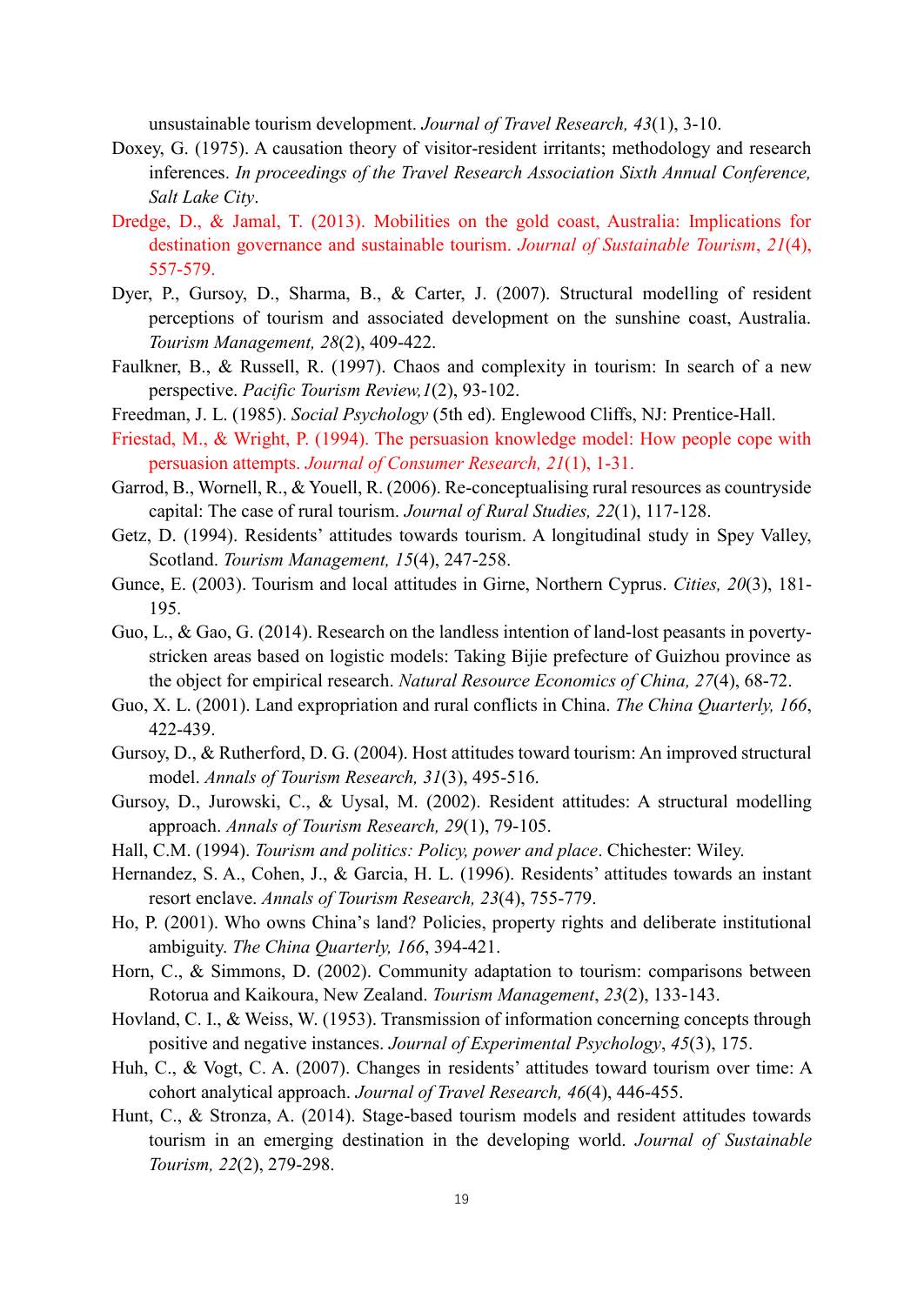- Ingram, C., Caruana, R., & Mccabe, S. (2017). Participative inquiry for tourist experience. *Annals of Tourism Research, 65*, 13-24.
- Ji, Z. J., Jiang, Y. Y., & Xie, T. (2017). The perceptions and attitudes of residents towards the impacts of tourism. *Resources Science, 39*(3), 396-407.
- Johnson, J. D., Snepenger, D. J., & Akis, S. (1994). Residents' perceptions of tourism development. *Annals of Tourism Research*, *21*(3), 629-642.
- Jones, R. A., Linder, D. E., Kiesler, C. A., Zanna, M., & Brehm, J. W. (1968). Internal states or external stimuli: Observers' attitude judgments and the dissonance-theory-self-persuasion controversy. *Journal of Experimental Social Psychology, 4*(3), 247-269.
- Keogh, B. (1990). Public participation in community tourism planning. *Annals of Tourism Research, 17*(3), 449-465.
- Khantimirov, D., & Karande, K. (2018). Complaint as a persuasion attempt: Front line employees' perceptions of complaint legitimacy. *Journal of Retailing and Consumer Services, 43*, 68-76.
- King, B., Pizam, A., & Milman, A. (1993). Social impacts of tourism: Host perceptions. *Annals of Tourism Research, 20*(4), 650–665.
- Ko, D. W., & Stewart, W. P. (2002). A structural equation model of residents' attitudes for tourism development. *Tourism Management, 23*(5), 521-530.
- Lankford, S. V., & Howard, D. R. (1994). Developing a tourism impact attitude scale. *Annals of Tourism Research, 21*(1), 121-139.
- Latkova, P., & Vogt, C. A. (2012). Residents' attitudes toward existing and future tourism development in rural communities. *Journal of Travel Research, 51*(1), 50-67.
- Lawson, R., Williams, J., Young, T., & Cossens, J. (1998). A comparison of residents' attitudes towards tourism in 10 New Zealand destinations. *Tourism Management, 19*(3), 247-256.
- Lee, C. K., & Back, K. J. (2003). Pre- and post-casino impact of residents' perception. *Annals of Tourism Research, 30*(4), 868-885.
- Lee, C. K., & Back, K. J. (2006). Examining structural relationships among perceived impact, benefit, and support for casino development based on 4 year longitudinal data. *Tourism Management, 27*(3), 466-480.
- Lepp, A. (2004). *Tourism in a rural Ugandan village: Impacts, local meaning and implications for development*. Doctoral dissertation: University of Florida.
- Lepp, A. (2007). Residents' attitudes towards tourism in Bigodi village, Uganda. *Tourism Management*, *28*(3), 876-885.
- Lin, Q., Tan, S., Zhang, L., Wang, S., Wei, C., & Li, Y. (2018). Conflicts of land expropriation in China during 2006–2016: An overview and its spatio-temporal characteristics. *Land Use Policy, 76*, 246-251.
- Lindberg, K., & Johnson, R. L. (1997). Modelling resident attitudes toward tourism. *Annals of Tourism Research, 24*(2), 402-424.
- Liu, J. C., & Var, T. (1986). Resident attitudes toward tourism impacts in Hawaii. *Annals of Tourism Research, 13*(2), 193-214.
- Liu, J. C., Sheldon, P. J., & Var, T. (1987). Resident perception of the environmental impacts of tourism. *Annals of Tourism Research, 14*(1), 17-37.
- Ma, B. (2017). Analysis and convergence of rural tourism land problem. *Tourism Tribune*, *32*(8), 4-6.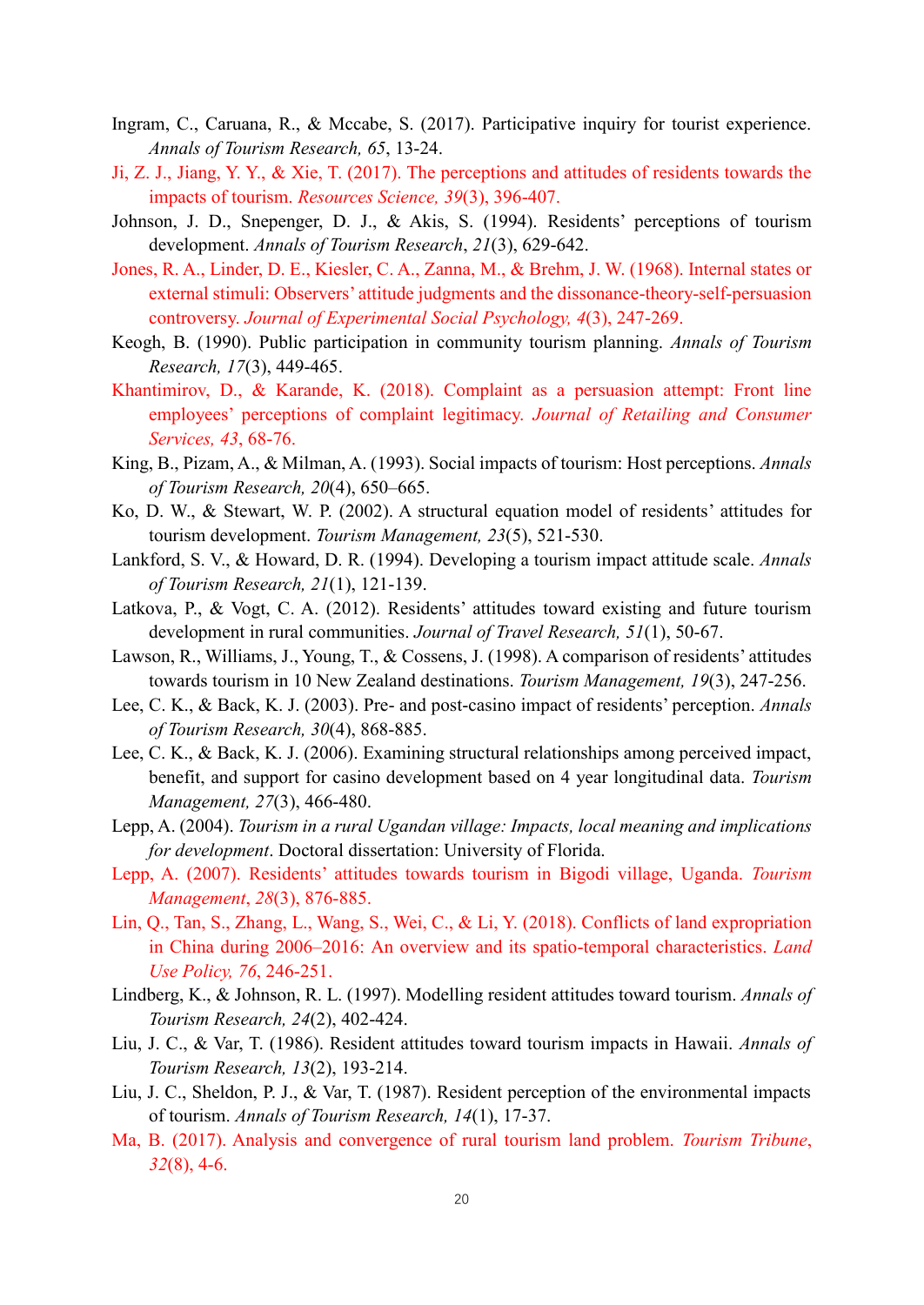- Madrigal, R. (1993). A tale of tourism in two cities. *Annals of Tourism Research, 20*(2), 336- 353.
- Madrigal, R. (1995). Residents' perceptions and the role of government. *Annals of Tourism Research, 22*(1), 0-102.
- Mason, P., & Cheyne, J. (2000). Residents' attitudes to proposed tourism development. *Annals of Tourism Research, 27*(2), 391-411.
- Mathieson, A., & Wall, G. (1982). Tourism: Economic, physical, and social impacts. *Geographical Review, 73*(4), 466.
- Mathur, S. (2013). Use of land pooling and reconstitution for urban development: Experiences from Gujarat, India. *Habitat International, 38*, 199-206.
- McCool, S. F., & Martin, S. R. (1994). Community attachment and attitudes toward tourism development. *Journal of Travel Research, 32*(3), 29-34.
- McGehee, & Andereck, N. G. (2004). Factors predicting rural residents' support of tourism. *Journal of Travel Research, 43*(2), 131-140.
- Nicholas, L. N., Thapa, B., & Yong, J. K. (2009). Residents' perspectives of a world heritage site: The Pitons Management Area, St. Lucia. *Annals of Tourism Research, 36*(3), 390- 412.
- Nunkoo, R., & Gursoy, D. (2012). Residents' support for tourism: An identity perspective. *Annals of Tourism Research, 39*(1), 243-268.
- Nunkoo, R., & Ramkissoon, H. (2011). Developing a community support model for tourism. *Annals of Tourism Research, 38*(3), 964-988.
- Nunkoo, R., & Ramkissoon, H. (2012). Power, trust, social exchange and community support. *Annals of Tourism Research, 39*(2), 997-1023.
- Nunkoo, R., & Robin. (2015). Tourism development and trust in local government. *Tourism Management*, *46*, 623-634.
- Nunkoo, R., Smith, S. L. J., & Ramkissoon, H. (2013). Residents' attitudes to tourism: A longitudinal study of 140 articles from 1984 to 2010. *Journal of Sustainable Tourism, 21*(1), 5-25.
- Nunkoo, R., & So, K. K. F. (2016). Residents' support for tourism testing alternative structural models. *Journal of Travel Research, 55*(7), 847-861.
- Pearce, P. L. (1989). *Tourist development* (2nd ed.). London: Longman.
- Petty, R. E. (2018). *Attitudes and persuasion: Classic and contemporary approaches*. New York: Routledge.
- Petty, R. E., & Cacioppo, J. T. (1986). The elaboration likelihood model of persuasion. In *Communication and persuasion* (pp. 1-24). Springer, New York, NY.
- Pizam, A., & Poleka, J. (1985). The perceived impacts of casino gambling on a community. *Annals of Tourism Research, 12*(2), 147-165.
- Ribeiro, M. A., Pinto, P., Silva, J. A., et al. (2017). Residents' attitudes and the adoption of protourism behaviours: The case of developing island countries. *Tourism Management, 61*, 523-537.
- Ryan, C., & Montgomery, D. (1994). The attitudes of Bakewell residents to tourism and issues in community responsive tourism. *Tourism Management*, *15*(5), 358-369.
- Sargeson, S. (2016). Grounds for self-government? Changes in land ownership and democratic participation in Chinese communities. *The Journal of Peasant Studies*, *45*(2), 321-346.